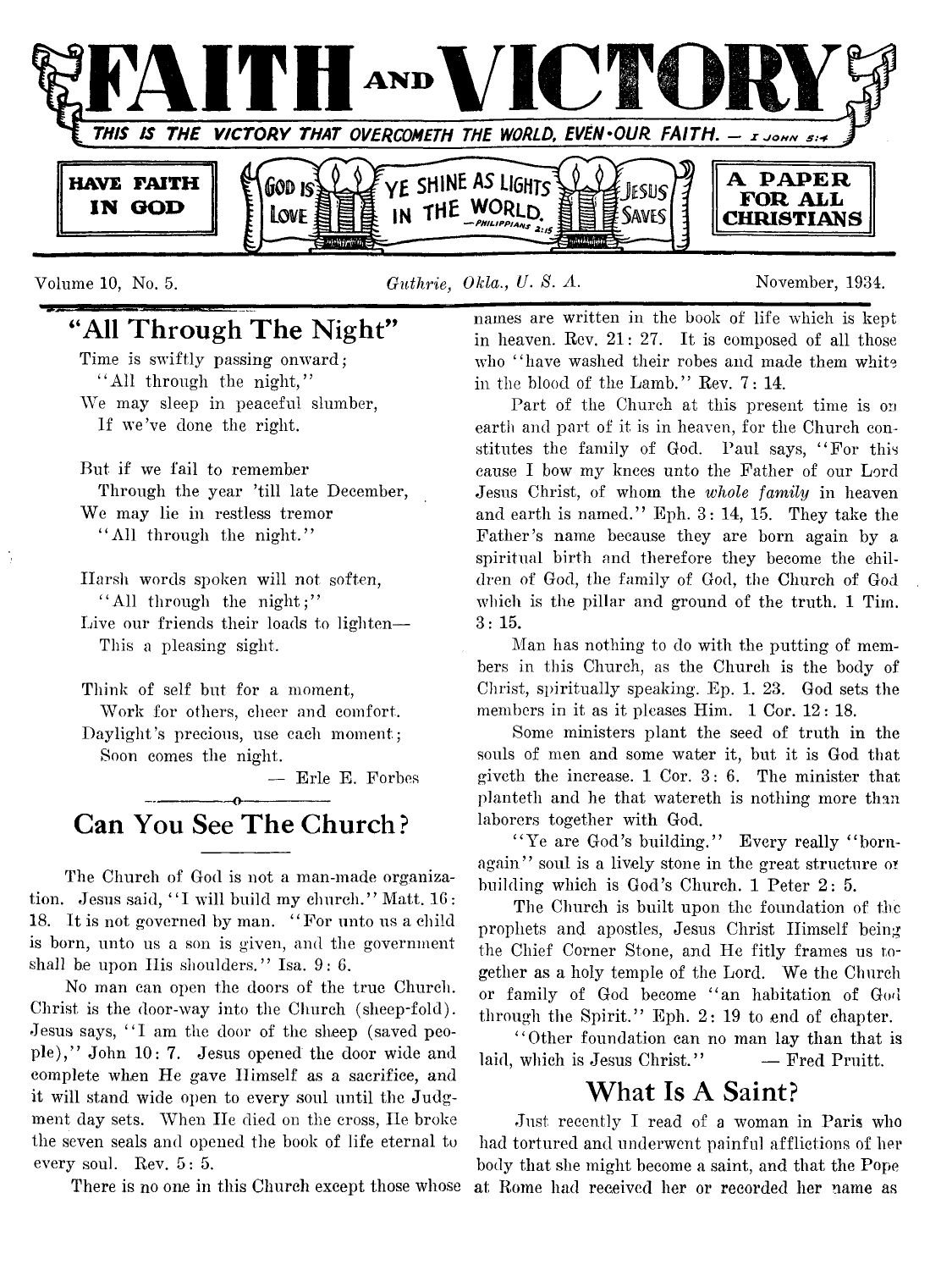one worthy to be known as a saint.

Many of yon have read of liow many people in dark India have subjected their bodies to awful torture by lying upon beds of spikes and various other ways of painful tortures that they might be justified before God and be known as a holy or saintly person.

The Bible, the inspired Word of God, the only authentic source of knowledge on this subject, plainly gives us a definition of a saint and also a sinner, for it defines only two classes; saved and unsaved.

A saint is one who has been redeemed from sin, a holy, sanctified or dedicated one who lias been transformed or born again, and who lives and experiences active, positive, spiritual life, or a new creature.

A Protestant once asked a Catholic what was a saint. The reply was: they were noted ones who lived a long while ago and were never known to do anything wrong. Then we presume they thought or were told that they were so kind and good as to have nothing to repent to God for.  $\Lambda$  moral life of selfrighteousness has no eternal reward, for they ignore the truth of God that all the race of mankind are sinners and none righteous until they confess and repent of sctual transgressions and receive heart purity.

I once heard a minister remark at the funeral of one of his members that the deceased was a loyal and faithful man or had gone to his eternal rest, but that lie was not a saint. Shame upon such a statement from a man who by his training or profession should have plainly read in the sacred Word of God that if the deceased was not a saint, he was a sinner lost with, out hope and God in the world to come.

The Apostle Paul in Romans 12: 1 defines a saint as one who has presented his body a living sacrifice, holy and acceptable to God, which means to forsake, sacrifice or die to all carnal desires, selfishness, sinful habits, or worldliness—a crucifixion to every unholy thing.

All praise be unto God through His beloved Sou who has given His people light or interpretation of the principles of Godliness that leads His followers out of darkness, superstitution and ignorance, revealing to everyone the possibility of a Holy Spirit led life that makes God real and positive to His saints.

Before his conversion, Paul in persecuting the followers of Christ refers to them as saints, and they were known by this name until first called Christians at Antioch in 41 A. D. After his conversion he speaks of ministering to the saints when he was in Corinth and at Ephesus concerning the work of the ministry relating to the saints as edifying the body of Christ which was and is still the only true church.

Multitudes of professed church members of the various sects are in gross deception and blindly led by those whom God lias never called or baptised with the Holy Spirit to preach the everlasting gospel.

They appear to regard a saint as an extraordinary zealous and righteous person, and it never occurs to them that they can ever hope to come anywhere near to that high pinacle of Godliness as to be a saint.

No creed of man or any human agency, regardless  $o^{\varepsilon}$  who it is or what be his title, can make anyone a saint, for such is positively the work of the Spirit of the Lord God, for anything that conflicts with the 1ruth of pure gospel teaching, God will reject.

The Almighty requires that a saint worship Him in spirit and in truth constantly, for there is no special or set apart so-called holy days that call for a more holy and dedicated life than other days. There is no scriptural authority for such traditions, for a saintly life calls for a loyal, holy and faithful service every day alike, for how could you regard a servant of yours who would render to you loyal and faithful service on certain set apart days, and then be careless, unconcerned or indifferent the rest of the time?

Provisions have been made by God through the great plan of man's redemption *by* Jesus Christ our Lord for everyone— poor or rich, learned or unlearned, regardless of race or color to become or known by God as a saint on conditions that they obey the gospel and meets the terms and conditions of definite and positive heart-felt and soul-experienced salvation as is prescribed by authority of God.

The unsaved must be downright earnest or sincere about this and feel sure that it is Godly sorrow melting down your heart to a state of genuine confession and repentance, then pardon will come to your soul. — John H. Griffith

## **-----------------o----------------- Right Or Wrong?**

My soul is burdened, and my heart's sympathy goes out for lost souls, and especially those who are, or might become deceived.

A great part of the Bible is written to lead us up to salvation, and then a great part is used in warning us to not become deceived.

The world never saw an age when more stress needs to be put upon what is right and what is wrong than now. The edge of the sword must NOT be dulled. There IS a dividing line.

The enemy is bringing up many new and cunning devices to deceive the "very elect," things which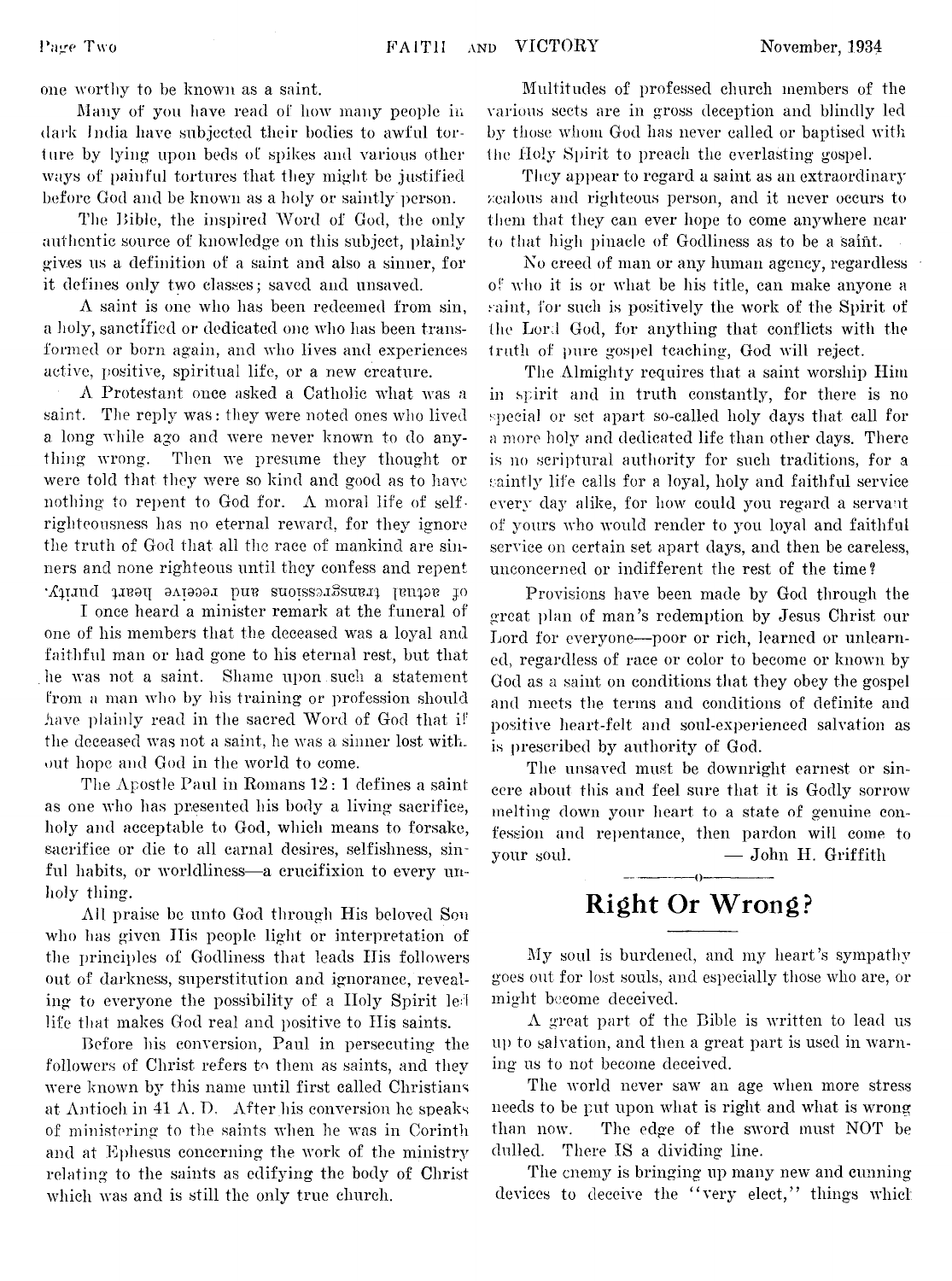from the outside have the appearance of being "no harms".

"There is a way which seemeth right unto a man, but the end thereof are the ways of death." Prov. 14: 12,

" If any lack wisdom, let him ask of God, who givctli to all men liberally, and upbraideth not: and it *shall* be given him."

Oh, that all would seek God earnestly for guidance, and not become persuaded by unfaithful men and women. "A righteous man falling down before the wicked, is as a troubled fountain and a corrupt spring." Prov. 25: 26.

Anything that will help us and others to live right is right, and any thing that will hinder us or others in living right is wrong, and it does not matter what name it goes by. If we fail to surrender ALL, " one thing thou lackest" will send us to the regions of despair. " He that knoweth to do good, and doeth it not," or he that knoweth he should do no evil, and doeth it, to him it is sin. Most of us are reasonably intelligent, and know. "The wayfaring man, though a fool, need not err therein." If we *cannot* learn, God does not, and the saints should not, expect us to measure up. "Be not deceived; God is not mocked, for whatsoever a man soweth, that shall he also reap." "None is so blind as he who won't see."

"Ye SHALL know the truth, and the truth shall make you free." Praise the Lord for this freedom which comes by knowing the truth. Things which are wrong should be called by their right names, and in love warned against—in conversation, in preaching, and by the press, so that no one who attends the saints' meetings and reads the Bible with an honest heart need become entangled with double marriage, the use of tobacco (although the word *tobacco* does not appear in the Bible) ; entangling our body which is Gods' temple, nor our life which God gave and which God takes, by bartering, pawning or otherwise contracting same by valuation specified in terms of "iilthy lucre" through the agency of ungodly men; by conforming to the world in dress; by trying to set up two standards of living, one for the young and one for the old; by using musical instruments in order to attract people to our meetings; by using sectarian methods of supplying temporal needs for our meetings, etc. We as the saints must be on the alert, as the enemy will not cease to bring up some of these or other things from time to time. We should say with Paul, "None of these things move me."

One of the most deceptive things which the enemy would like to pan off on the saints is this attitude : that, although we have heard the truth on this or that for years, we have not as yet received the light on the subject. Does the thing in question hinder you or any other saint in having confidence or fellowship? If so, the thing is wrong, and for our own sake, our brother's sake, and the sake of the cause, we should quickly and gladly give it up. If we could only comprehend the immensity of the power of God in saving, sanctifying, healing, and in supplying our every need, both while we live and when we die, it would not be hard for us to trust God. If God and his store house is no larger than this earth, this earth in God's sight is no larger than a dime. What are we as individuals when it comes to using the temporal things which God has so graciously made us stewards over? Saints, let us not doubt God who is able to supply ALL our needs according to His riches in glory.

We are told to not only behold the goodness, but also the severity of God. " Fear to do evil and learn to do well." Humility is the only avenue for the troubled soul. In much Christian love,

— Erie E. Forbes

#### **0**- **0**- **0**- **0**- **0**- **0**- **0**- **0-0**

Tulsa, Okla. — To the dear saints scattered abroad: 1 greet you in Jesus' name. Today finds me still in the way and more decided to go all the way.

At this writing we have been having a revival in Tulsa. Bro. Will Barton of Webb City, Mo., who has been very sick all the summer, desired to be here so we went after him and brought him here. He wanted to have meeting so he could be with the saints, and the Lord used him. At times he was so weak it looked like he wasn't able to preach, but the Lord gave him renewed strength and he delivered several sermons •which were all edifying to the church. This Brother needs our prayers for his complete healing. There seems to be a growth in his stomach which keeps him from eating food. Let us continue to seek the Lord in his behalf.

Sister Velma Carter needs our prayers. She was hurt when a child and at times she is very sick. Let us pray till her healing is a settled fact. She can be used in God's cause.

Also remember the saints in Tulsa. We have our building ready for the roof. Means are scarce and very few working. We are not discouraged, for God sees our needs and has promised to supply. You dear saints help us by praying God to give us all work to do, so we may soon have our own building. W. are not able to rent a building any longer.

Yours, for the gospel,  $-\blacksquare$  Hettie Barton.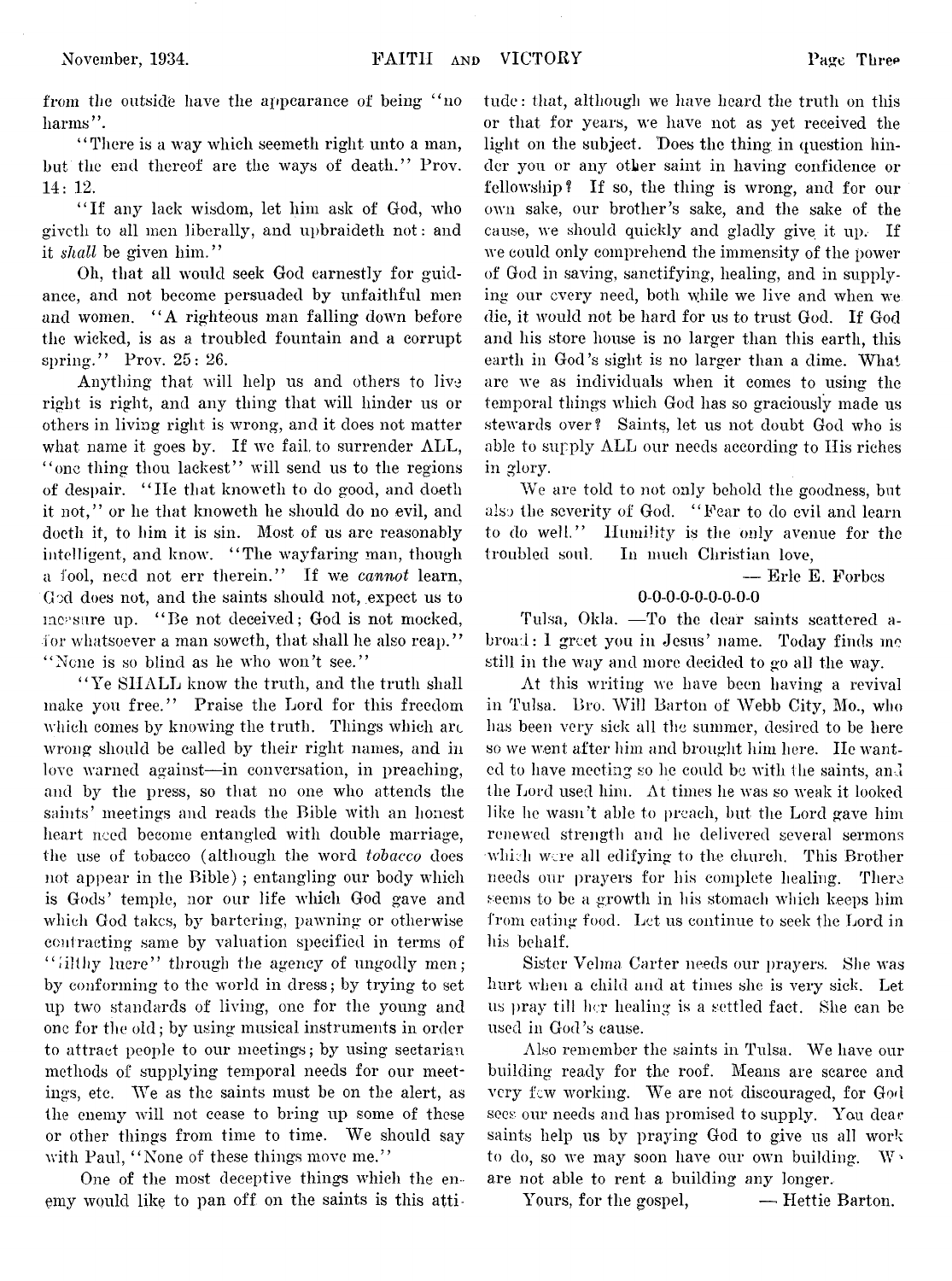## "FAITH AND VICTORY"

This paper is edited and published each month (except August of each year which is Camp-meeting month and we omit this month to attend these meetings) by Fred Pruitt, assisted by Mary A. Pruitt, and other consecrated workers at Faith Publishing House, 920 W. Mansur Ave., Guthrie, Oklahoma.

Entered as second-class matter June 10, 1930 at the post office at Guthrie, Oklahoma under the Act of March 3, 1879.

#### SUBSCRIPTION PRICES

The *" Faith and Victory"* paper will be sent one whole year to any address for twenty-five cents. A roll of five papers will be sent each month to any address for one whole year for one dollar, or a roll of twelve papers will be sent each month to any address for a whole year for two dollars. If you send in a list of ten different addresses, the paper will be sent a whole year to all of them for two dollars.

#### **Michard Communist Communisties**

A complete religious paper printed and sent out every month in the year except August in the interest of all Christians. It teaches salvation from sin, sanctification for believers, unity and oneness for which Jesus prayed as recorded in John 17: 21 and manifested by the apostles and believers after Pentecost. By God's grace we teach, preach and practice the gospel of the Lord Jesus Christ, the same gospel which Peter, John and Paul preached, taught and practiced, including the Divine healing of the body. Jas. 5:14,15.

Co-operation of our readers is solicited, and will be appreciated in any way the Bible and the Holy Spirit teaches you to do or stirs your heart. Read Exodus 25: 2; IChronicles 29: 9; 2 Cor. 9: 7, and Luke 6: 38.

Free-will offerings sent in to the work will be thankfully received as from the Lord and used in the furtherance of the gospel work as God directs. All personal checks and Post Office Money Orders should be made payable to Fred Pruitt or to Faith Pub. House.

> " Work on, work on, nor doubt, nor fear. From age to age this voice shall cheer:— Whate're may die or be forgot, Work done for God, it dieth not."

<u>The altres and the contract of the contract of the contract of the contract of the contract of the contract of the contract of the contract of the contract of the contract of the contract of the contract of the contract o</u> **AX**w

FAITH PUBLISHING HOUSE, 920 W. Mansur St. Guthrie, Okla. 'Phone No. 1523-J. *V. 8. A.* .................................... .

## EDITORIALS

We are glad to be back to the Office and among the dear saints at Guthrie again after an absence from home of forty days. This evangelistic tour was much blessed of the Lord; tracts and papers were given out all along the way. The Lord guided by His Spirit and anointed for service, saving some souls, sanctifying believers and healing bodies. The last meeting was held over a hundred miles northwest of Santa Fe, New Mexico in the mountains. Some souls were there which were very much interested. It was a seed sowing time. The Word went forth with unobstructed clearness. The last night of the meeting, was very touching, and quite a number expressed themselves as being encouraged by the truth and earnestly invited us back again. Bro. H. E. Locker and family, and also Bro. R. Z. Cox and family live there. We are expecting a truck load of New Mexico saints to be present at the Holiday Assembly meeting here at Guthrie this winter.

### $0 - 0 - 0 - 0 - 0 - 0$

In speaking of the healing of bodies and other mighty deeds which Jesus is doing today, people often think it great and wonderful, and often manifest surprise. When we look at it in the light of God's Word and compare them with His promises, we should not be surprised or think it so wonderful that God would keep His word. At the same time we do greatly appreciate His faithful love and mercy to us unworthy creatures. Has He not said that " All power is given unto me, both in heaven and in earth (Matt. 28: 18), and if ye ask anything according to my will, I will do it ? If ye abide in me and my words abide in you, ye shall ask what ye will, and it shall be done untj you. (John 15: 7) They shall lay hands on the sick and they shall recover.  $(Mark 16:18)$  The prayer of faith shall save the sick and the Lord will raise him up. (James 5:15) He that believeth on me, the works that I do shall he do also; and greater works than these shall he do, because I go unto the Father." John 14: 12.

Do we not believe that God will keep His promises ? Do we think it a strange and wonderful thing that He does keep them ? Why should we doubt God who spoke the world into existence and all things therein by His Word? Do we look upon Him to be one as weak and frail as man? Can we not have implicit faith and confidence in our heavenly Father who has unlimited power and is seeking our good and his glory in everything? Why should we think it a thing incredible for God to show special love and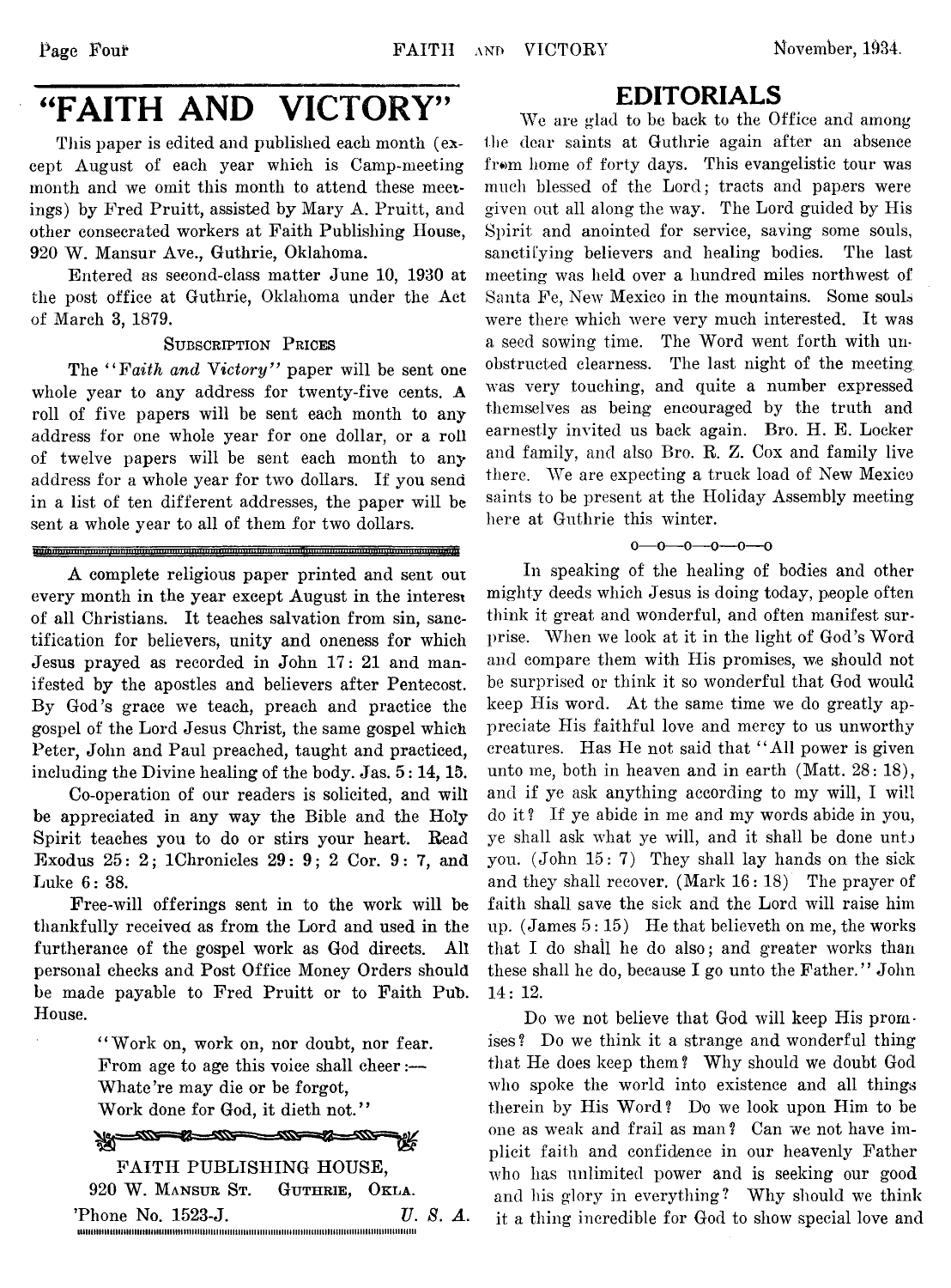mercy to those who seek His honor only?

When Jesus was here in the flesh people believed because they saw Him and beheld the miracles which IIe did. Thomas believed that He was the resurrected Christ because he saw the nail prints in His hands and feet and felt of the pierced side. Jesus said, " Thomas, because thou hast seen me, thou hast believed : blessed are they that have not seen, and yet have believed." John 20: 29.

Brethren, let us believe God and not think it strange that He keeps His promise to those who love and serve Him.

When Jesus was exhorting the disciples to not be troubled about what they should eat or drink, telling them not to be of doubtful mind, reminding them that all the nations of the world sought such things and that our Father knew that we had need of the same, He then added, " But rather seek the kingdom of God; and all these things shall be added unto you." Luke 12: 31. If we believe the words of Jesus why should we withhold our earthly wealth or means from the spread of the gospel, or why should we be careful to provide many years ahead as though we were afraid some where down the line God would fail to give us our needs. It saddens our heart to note that those who profess to know God and have faith in Him and act just the opposite arc making more unbelievers, atheists and infidels than any other class of people. In spite of the many that profess faith in God and claim to walk by faith, the majority go by feelings and sight and the devil is the author of such. Many in these days are reasoning themselves astray. Brother, it need not be you or me. Remember that each of us are choosing our own destiny. Whatsoever we let into our heart will issue out. We are exhorted to " Keep thine heart with all diligence, for out of it are the issues of life."

#### $0 - 0 - 0 - 0 - 0 - 0$

The self-seeking man will slander or run down his neighbor with the thought of exalting himself. They will receive honor one of another rather than the honor which comes from God only. John 5: 44.

The wise man said, "The backslider in heart is filled with his own ways." To him his ways seemeth to be right, but the end thereof are the ways of death. Many today are backslidden in heart but are going right on, claiming to preach the gospel of Christ, but mix it up with the visions of their own head— such are deceitful workers, confusing and leading astray many. Whenever you see one posing as a minister who is ever ready to brand one of God's little ones, you had better mark that man for he is the enemy of the

cross of Christ. The Bible says, " Follow peace with all men and holiness, without which no man shall see the Lord." Heb. 12: 14.

### $0 - 0 - 0 - 0 - 0 - 0$

On another page of this paper you will find a notice of a special offer of THREE MONTH'S SUB-SCRIPTION to *Faith and Victory* for FIVE CENTS, or 25 addresses for three months for one dollar. Those sending in 25 names will be given the choice of four books by adding five cents postage for same. This offer will give you an opportunity to do some real missionary work for Jesus and get the gospel to your\* many friends and neighbors who have much time to read on these long winter nights. Let every readei do his or her very best to enlighten folks on the truth of the Bible. You owe this service to your neighbor. Send for some tracts to hand out as you solicit subscriptions.

This offer is good in U. S. only.

#### $0 - 0 - 0 - 0 - 0$

Bro. W. J. Hawley, an evangelist of New York State, has been holding a week's meeting here at the Saints' Chapel. Bro. Hawley is an earnest speaker and denounces sin and present day wickedness with boldness and power.

 $0 - 0 - 0 - 0 - 0$ 

We are enjoying a visit by Bro. Robert Longley and family and his mother-in-law of Visalia, Calif at this writing. He will preach to us at the Chapel tonight, Lord willing. Several years ago Bro. Longley was with us here in the printing work, before he left as a missionary to the Fiji Islands. lie helped us in putting out the first Faith and Victory paper. He and family expect to visit his mother in Texas and relatives in Missouri and other places before returning to California.

#### $0$  — 0 — 0 — 0 — 0 — 0

Last Saturday, the 20th of October, several of us motored to Lahoma, Okla. which is some over eighty miles northwest of Guthrie, and enjoyed the fellowship of the saints there over Sunday. On Saturday night the message was on sanctification, and four souls came to the altar and sought the Lord for heart purity and the Lord was faithful to bestow the Comforter. The Lord greatly blessed in the services Sunday morning. About one o 'clock we all went to Enid to the park where there was nice water and ten precious souls followed the Lord in water baptism, symbolizing that their souls were washed in the blood of the Lamb. On returning to Lahoma the ordinances of feet-wasliing and the Lord's supper were observed, which was very precious and touching to all. A band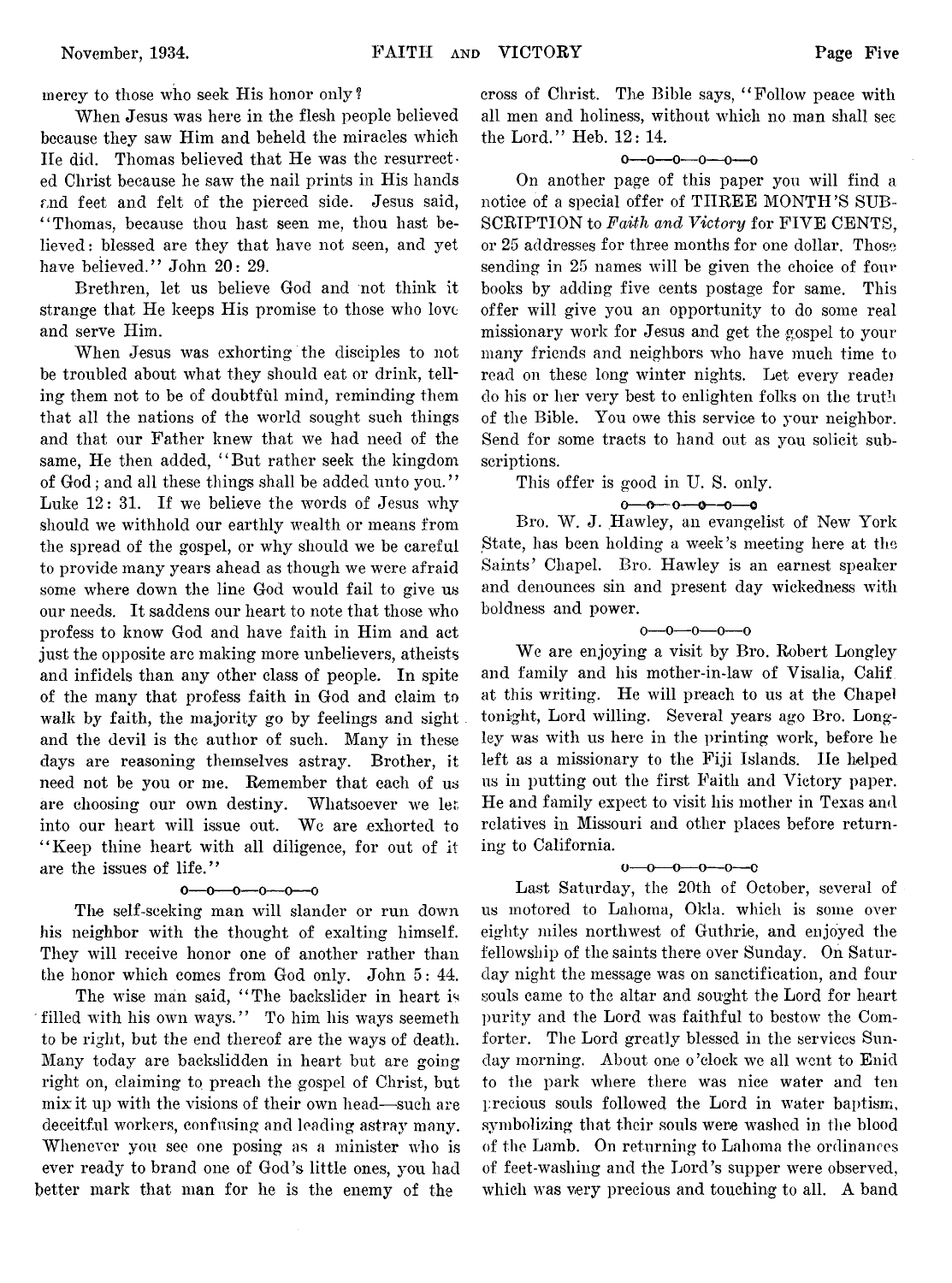of twenty-eight happy saints took part in the ordinances. Sister Margaret Eck is the minister at that place. A number of years ago, when just a girl, she used to accompany us to the jail meetings, and was used of the Lord then in exhorting the boys behind the bars to live for God. We very much enjoyed our association with the saints at Lahoma. May God bless them richly as they walk in the true, holy way.

## **Special Offer**

## *Three Months' Subscriptions*

We are putting on a special subscription offer for *Faith and Victory* paper to be sent to your friends and to souls in need of the truth of God's Word.

This offer will give every one of our readers a chance to do some real missionary work for the Lord, either by getting persons to subscribe for three months or by using some of the Lord's money which you have to get this paper to many souls during these three months. Every reader should feel deeply the need of sending the paper to other souls who are in need of salvation. We need your help in getting the gospel to the lost and needy ones, as we are " all workers together with God." This missionary effort is being launched with much sacrifice, and we ask you to join with us in getting the paper in many thousands of new homes during these winter months. Let each one of us put our shoulder to the wheel and help along that precious souls may be rescued from sin and eternal night.

We will send the *Faith and Victory* paper for three months to any address in the U. S. for five cents, beginning with the December issue 1934. The paper will be sent three months to 25 different addresses for \$1.00. For your convenience you will find a subscription sheet inserted in this paper. This is your opportunity to do a real work for God. For every 25 addresses sent in, we will mail you a premium of any ONE of the following named books.

*Select Songs, word edition by J. T. Cullor, 176* pages of old familiar songs.

*The Instruction of Youth in the Christian Life,* by C. E. Orr, 32 pages.

*True Story of Jinks Harris.* Conversion of exbank robber, 80 pages.

*The More Abundant Life,* by C. E. Orr, 32 pages.

If you want any one of these books as a premium please enclose five cents in stamps for postage and mailing, and the book will be forwarded to you at once.

We pray that God will stir every reader to help in this forward move of truth to the souls of men The need is evident and the call for duty is from the Lord, for He said, " Say not ye, there are yet four months, and then cometh the harvest. Behold, I say unto you, lift up your eyes, and look on the fields: FOR THEY ARE WILITE ALREADY TO HAR-VEST." John 4: 35.

Begin at once to get names and addresses and send them right in. This offer will expire Nov. 24, 1934.

------------ ()------------

## **SPECIAL PRICES ON CHRISTMAS PRESENTS**

" God's Gracious Dealings." Autobiography of the editor of *Faith and Victory* paper. 102 pages. Price, 15 cents each, two for 25 cents or ten for \$1.00

"True Story of Jinks Harris," 80 pages. Price, 15 cents each or two for 25 cents.

" Select Songs," word edition, 176 pages. Price, 15 cents each.

" Reformation Glory" song book, 193 songs, Shaped note edition, limp cover, 25 cents each—cloth bound, 40 cents each.

" Select Hymns" song book, 632 pages, shaped note edition, cloth bound. Price each, 75 cents.

" Gospel Glory" song book, shaped notes, contains 110 songs, limp cover. Just the book for campmeetings and revivals. Price, 15 cents each, 12 copies for \$1.50

" Heavenly Life for Earthly Living," by C. E. Orr. 64 pages. Price, 15 cents each.

"Helps To Holy Living," book one and two, 48 pages in each book. Price, 8 cents each or two for 15 cents.

"The Instruction of Youth in the Christian Life" 32 pages. Price, 8 cents each or two for 15 cents.

"The More Abundant Life," 32 pages. Price, 10 cents or two for 15 cents.

" True Stories of the West for Children," illustrated, beautiful cover. Price each, 10 cents.

' ' Deeper Experiences of Famous Christians, ' deluxe binding, 20 full page photographs of famous Christians, 382 pages. Price, \$1.50 each.

All kinds of Art Velvet Wall Mottoes. Prices ranging from 10 to 40 cents each. Write for descriptive circular.

Scripture Text Envelopes, pink and white only. Price, 25 for 15 cents or 40 cents per hundred.

Beautiful 1935 Scripture Calendars. Price, 30 cents each, or four for \$1.00

" Fathers' Evening Stories," a new book just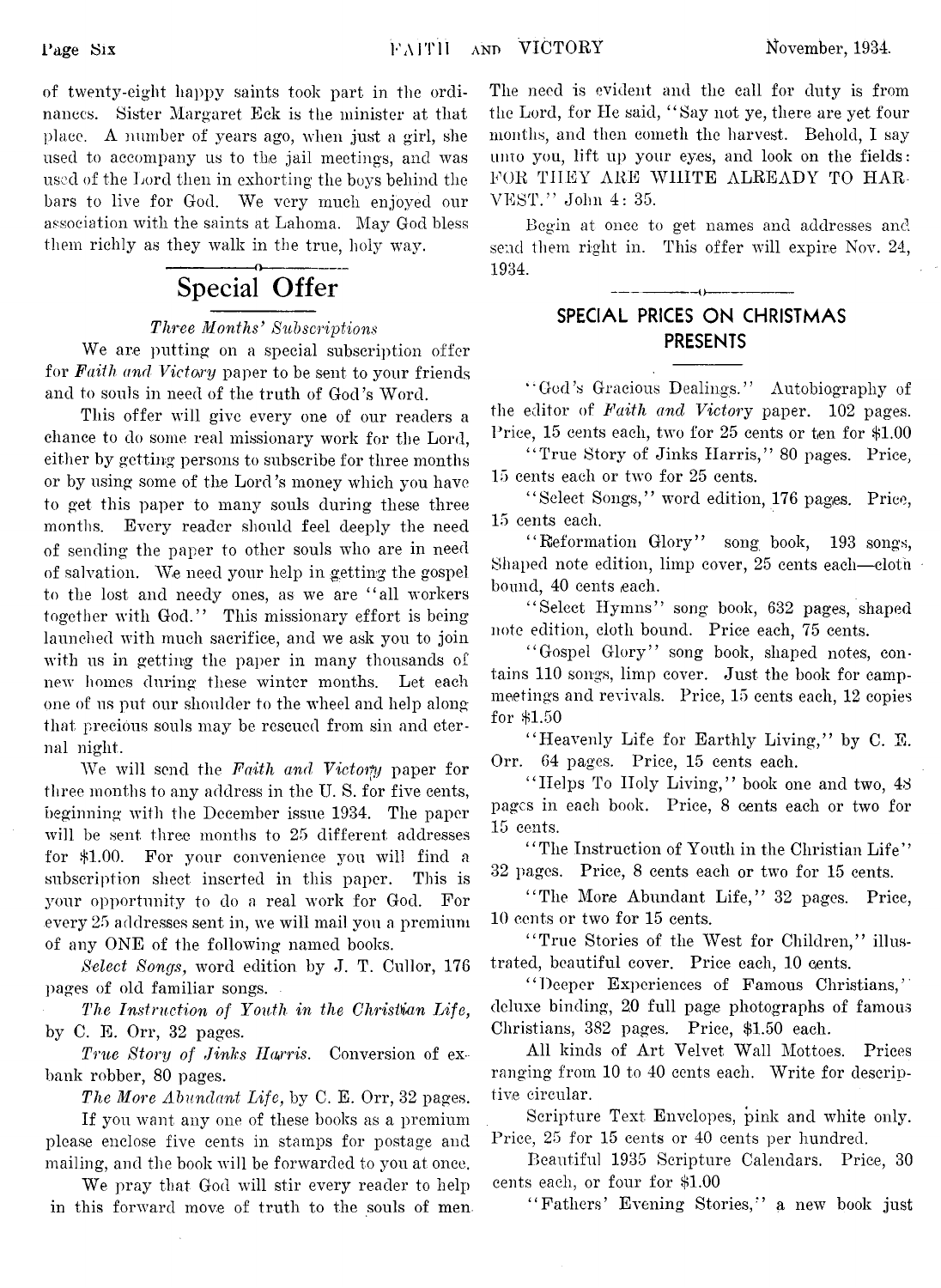off the press,'written by Marie Pauline Sass, Ilaigler, Ncbr. Beautifully bound, 25 pages, stories related by fathers to their children. Price, 12 cents each. Order from the author, or from this Office.

All the articles listed above are postpaid to your address. Send orders to Faith Pub. House, 920 W. Mansur Ave., Guthrie, Oklahoma.

WANTED— People who are interested in good books, to sell "THE CITY OF SELF FOR GOD"-a WORTH-MORE BOOK by Jessie B. Warmaek. This is a 192 page book—well written—well made attractively bound— selling for 40 cents (30 cents to agents).

Be an agent or dealer, and order for your friends. To establish yourself as dealer, send a group order of 5 or more with 30 cents for every book ordered, and ask to be listed "agent". You sell the books for 40 cents.

This book is spiritual and human; the last 25. pages of which are devoted to " CORNER FOR BOYS AND GIRLS", making it an especially nice present for the entire family—all the year round. We wish you success in placing these books in many homes.

Send the money with the orders to Faith Pub. House, 920 W. Mansur Ave., Guthrie, Oklahoma. Those who do not care to be agent, may just send 40 cents in your order. Write names and addresses plainly. Books are postpaid.

## PRAYER REQUEST

Sister Selma Iliebert requests the saints to fast and pray on the 4th of November for the healing of her lip. Her trust is in the Lord.

## MEETING NOTICE

A meeting on the order of an Assembly meeting will begin at Neosho, Mo. on November 4th and continue as long as the Lord leads. We desire all to come who can. There will be plenty of spiritual and temporal food for every body.  $\qquad -$  Bro. Strech.

## ------------- o------------- **Hindrances To Saving Faith**

The chief hinderanee to the exercise of saving faith is that of being governed by our feelings, or a desire to possess the *fruits* of faith before we *believe.* We want to go by *sense* and *feel* first. Many are more solicitous about *feeling* than faith. We want to see signs and wonders before we believe. We have no right to expect feeling, the *fruit* of faith, before we

believe. We might just as well want to taste our food before we eat it.

It will never, do to make a Savior of our feelings. Many persons spend their time in vain efforts to force themselves into a right state of feeling. Feelings do not result from a direct effort to feel, but from true faith. If we would be saved, we must stop *quarreling* with our *feelings,* and trust all *now* and *forever* upon the immutable word of God, and we shall have just the right kind and the right amount of feeling. The purest faith is exercised in the absence of all feeling, and we are to take God at His Word, and rely upon Ilis truth, and give it the same confidence as though, it were proclaimed from heaven by God himself in a voice of thunder.

The soul must repose on the fullness and efficacy of the atoning blood. It is leaning there, singlev, exclusively there, that brings the cleansing power. True faith takes the promise, and rests on the infinite merit upon which the promise is based.

B. W. Gorham well says: " The man who remembers how he sought the blessing of pardon, knows how to seek the blessing of purity; namely, to look for it as something to be received at once by simple faith."

*Why is it that many who desire holiness, anal read, and pray, and resolve, and, weep*, *and struggle, yet make but little progress f*

It is mainly because they refuse to comply with the conditions on which the blessing is suspended. One man sees that if he would be holy he must adopt a new system of benevolence. Another sees, as he approaches the clear light, of perfect love, a probable call to the ministry, should he go forward. Another sees a large class of duties, hitherto neglected, which must be performed.  $\Lambda$  sister sees, if holiness is obtained and retained, she will have to conform to the simplicity of the gospel of Christ, and undergo a material change in her equipage and costume. Many cease to seek holiness when the knife of excision is put to the heart to amputate its idols. There is much physical depravity standing in the way as a hinderanee. Entire sanctification includes a radical and universal purification of the entire man, soul and body. Chastity of body is an important part of entire sanctification. Sin is "filthiness;" it may be of the flesh, or of the spirit, as there are defilements of the body and of the mind. Many stumble in seeking Christian holiness, because of habits of uncleanness physical indulgences, which are not put away. No man can be entirely sanctified while his body is an "instrument of unrighteousness" in any sense, pri-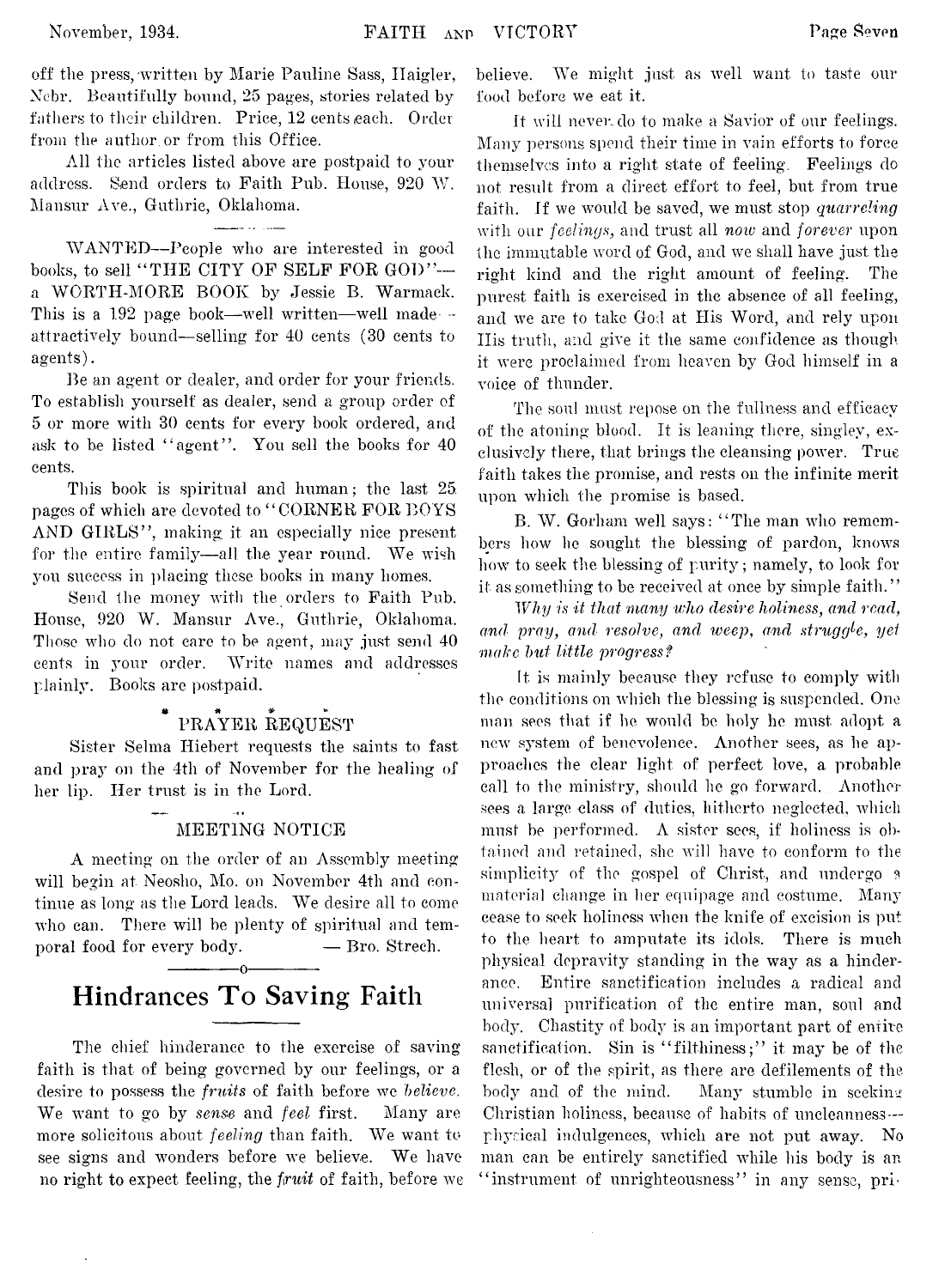vately or publicly. God never does for any one what he can do for himself. The putting away of all "filthiness of the flesh" is a part of entire sanctification which every one must perform for himself.

God requires a pure soul in a chaste body. The Christian's body is the temple of the Holy Ghost, and it is not to be profaned by prostitution to wicked uses, or filthy lusts. "If any man defile the temple of God, him will God destroy." Having made both body and soul, and redeemed both, he requires them kept pure and devoted to His use. " Therefore glorify God in your body, and in your spirit, which are God's."

Many fail in seeking entire sanctification, because they do not sanctify their bodies, but touch, taste and handle things unclean.  $\Lambda$  man who would be right with God must be right with his body. Convictions, resolutions, and good desires are not enough, there must be actual abandonment of all physical, as well as moral iniquity. Then our whole nature, "spirit, soul, and body," will be "without spot, or wrinkle, or any such thing."

## In what sense is faith the gift of God?

Faith is the gift of God in nearly the same sense in which seeing, walking, and eating are the gift of God. These are the gift of God in such a sense that neither of them can be done without Him, and yet He does neither of them for us. The objects of sight and the power to see, the foundation in which to walk and the power to walk, the food we eat and the power to eat, are all, in an important sense, from God. But the acts of seeing, of eating, and of walking, are our own. He neither sees, walks, nor eats for us; and yet we can do neither without Him, Thus with faith. God gives truth, the object of faith, and the ground of faith, and the power to believe; but He believes for no one. While He helps the believer, the act of believing is purely the believer's, and is voluntary.

## *In ivliat sense does faith involve a voluntary exercise of the mindf*

In attention, assent, and submission. First, we are voluntary in giving proper attention to the truth, with its evidences; secondly, we are, in a measure, voluntary in giving assent and credence to apprehended truth; thirdly, we are voluntary in the practical reception of the truth, and in submission to its claims, which involve trust and reliance.

The pivot upon which the salvation of the soul turns is its submission to the claims of truth. We are saved by the belief of the truth. Truth demands attention and submission. An intelligent, voluntary rejection of the perceived and admitted claims of truth,

constitutes the most terribly damning sin which was ever committed. Unbelief is a voluntary rejection of truth. Faith is a voluntary submission to its claims. Faifh and unbelief are the axles on which all real happiness or wretchedness revolves.

## *What is meant by simple, naked faith?*

By a simple faith is meant, taking God at His Word without doubting or reasoning; and by naked faith is meant, faith independent of all feeling, and stripped of every other dependence but Christ alone. Fletcher says, a naked faith is " a faith independent of all feelings," in a naked promise; bringing nothing with you but a careless, distracted, tossed, hardened heart,— just such a heart as you have got now." Lady Maxwell describes it thus: " I have often acted faith for sanctification, in the absence of all feeling; and it has always diffused an indescribable sweetness through my soul."

Mr. Fletcher illustrates it in the following way:

' ' As when you reckon with your creditor or with your host, and as, when you have paid all, you reckon yourselves free, so now reckon with God. Jesus has paid all; and he hath paid for thee—hath purchased thy pardon and holiness. Therefore it is now God's command, 4Reckon thyself dead unto sin;' and thou art alive unto God from this hour. Oh, begin, begin to reckon *now*; fear not; believe, *believe*, **BELIEVE**; and continue to believe every moment. So shalt thou continue free; for it is retained, as it is received, by faith alone."

*May I come to Christ now, just as I am?*

Yes, precious soul, this very moment. May the Lord help you! You can make yourself no better. We can not save ourselves in part before coming to Christ. Tears, groanings, resolutions, and lamentations will make us no better, nor more worthy. " *Now* is the day of salvation;" *now* is the time you should believe. It is wrong not to believe. Say, Here, Lord, I *will,* I do believe; thou hast said *now; now* let it be. And *now* rest your soul on the all-atoning merit of Jesus.

Oh, happy state! who would not give up all to obtain it? What folly to be satisfied with the commencement of Christ's work, when an experience so sweet, so rich and full is our privilege! Oh that with a longing heart you may exclaim,—

> ' ' My soul breaks out in strong desire, The perfect bliss to prove; My longing heart is all on fire To be dissolved in love."

— J. A. Wood.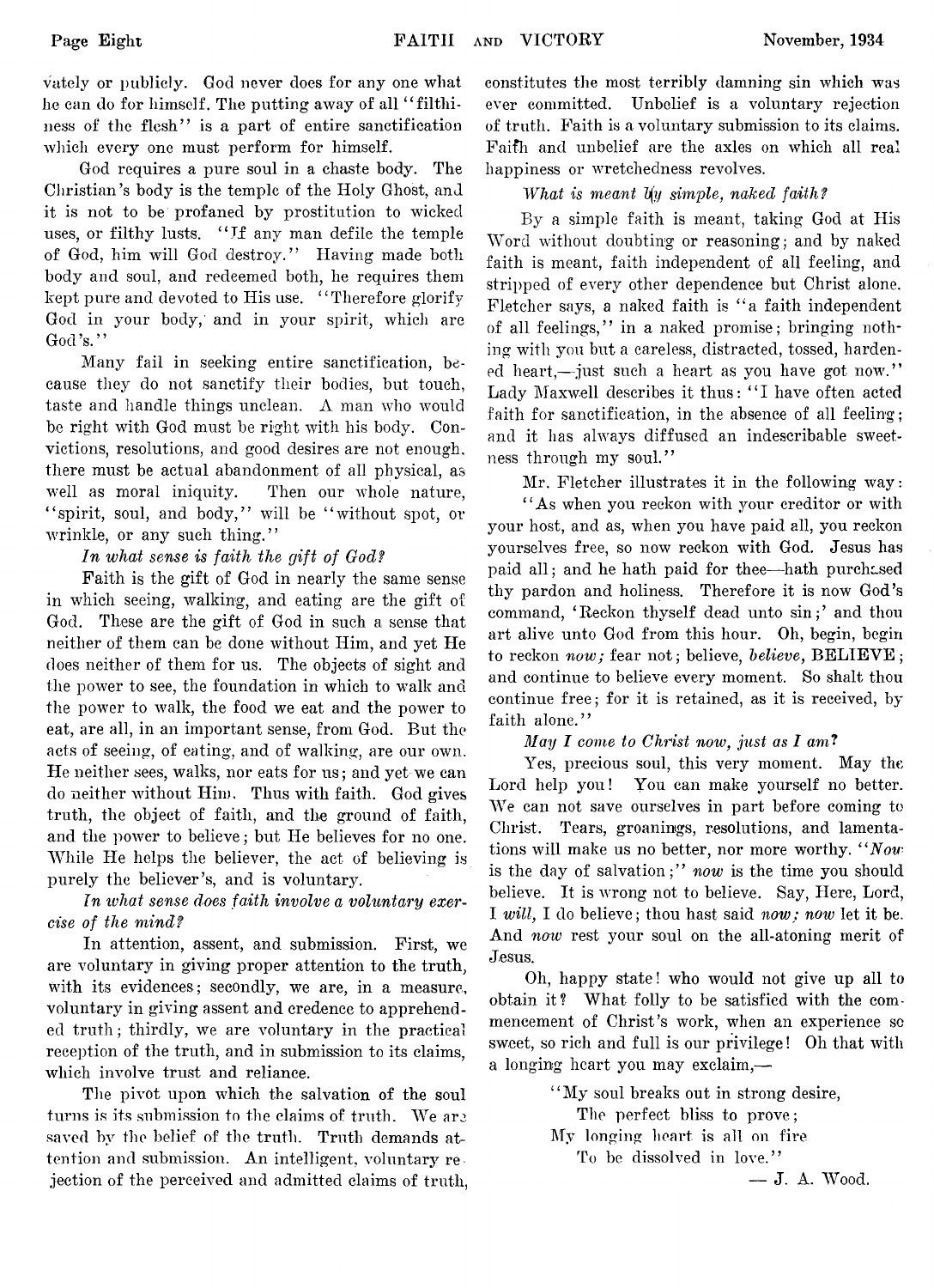

# **♦ « Young People's Section » ♦**

## **Thy Word I Do Love**

Thy Word is a lamp to my feet, A guide all my journey through, That warns me of dangers I meet, And shows me just what to do.

Now, search me and try me, 0 Lord, Bid all that is evil depart, And help me to go by Thy Word, Thy will, Thy pattern and Chart.

Thy Word have I hid in my heart, That I might not yield to sin-In actions, in word, or in thought, 0 tender my heart within.

Thy Word brings my greatest delight, My sorrow it turns away— It fills me with songs in the night, And grace for each passing day.

Such wonderful things I behold! Much sweeter than honey to eat; Thy Word I love better than gold— Its precepts are more than meat.

— A. L. Johnson

## ------------- o------------- EDITORIALS

Jesus says, *" If ye love me,* keep my commandments." John 14: 15. He here speaks to every one who would attempt to follow Him. True love for God will naturally cause us to do what He says. The test of our love is in obeying His commandments. They are not grievous to those who love Him. "His yoke is easy and His burden is light." Have you found it so?

The Lord does not command or force us to love Him. He knows that if we voluntarily of our own free will place our affections upon Him, it will not be difficult to get us to do what He wants us to do. If you do not really love to serve the Lord, no doubt you are not careful to obey Him. The only way to be faithful servants is to keep the love for God burning fervently in our hearts, and which will keep the lukewarmness and chill of the world out of our lives.

Saintly living is a blessed experience if we constantly make it our business of serving the Lord. It may become a 'drag' to you if you just obey the Lord when you feel like it and disobey Him when you don't feel like doing what He says. God's way is to live by *faith* and not by feelings.

Here is another point. Some people would tell us that there are non-essentials in God's Word or that some commandments are more essential for us to obey than others. Thus, they bring up their human opinion because they have "not received a love of the truth." All of God's truth is essential to a well-rounded, true Christian life.

 $0 - 0 - 0 - 0 - 0$ 

In these days we observe a general decline and lukewarmness settling down upon many young people, and older folks also, who were once very active for the Lord. Such a condition saddens our heart, and personally it arouses us to examine ourselves more closely lest we fall under the spell also. Each of us still have the power to choose the way we take. Pray God to loosen you from the devil's influence and get out of the line of least resistance and obey God's call in spite of opposition. If you do not give yourself whole-heartedly into God's hands, you will drift with the tide into endless despair!

 $0 - 0 - 0 - 0 - 0$ 

While this special three months' subscription offer is in effect, it is a splendid opportunity for zealous young saints to exercise themselves in being the " good Samaritan" to the many souls who have fallen by the wayside as a result of wounds inflicted by the darts of sin and evil. The truth, if received, will heal the sin-sick soul and set the captive free. You have this gospel paper sent to several addresses for the three months, and the Judgment day will reveal the good that is accomplished.  $-*L*$ . D. P.

## **Priceless Gifts**

------------- o-------------

" By humility and the fear of the Lord are *riches,* and *honor* and *life.*" Proverbs 22: 4.

0 the riches of salvation obtained through humbling the heart in repentance toward God and faith in Jesus, the precious sacrifice for the penitent sinner.

What honor to be a humble child of the King! Who can value the life— eternal life? Praise our God.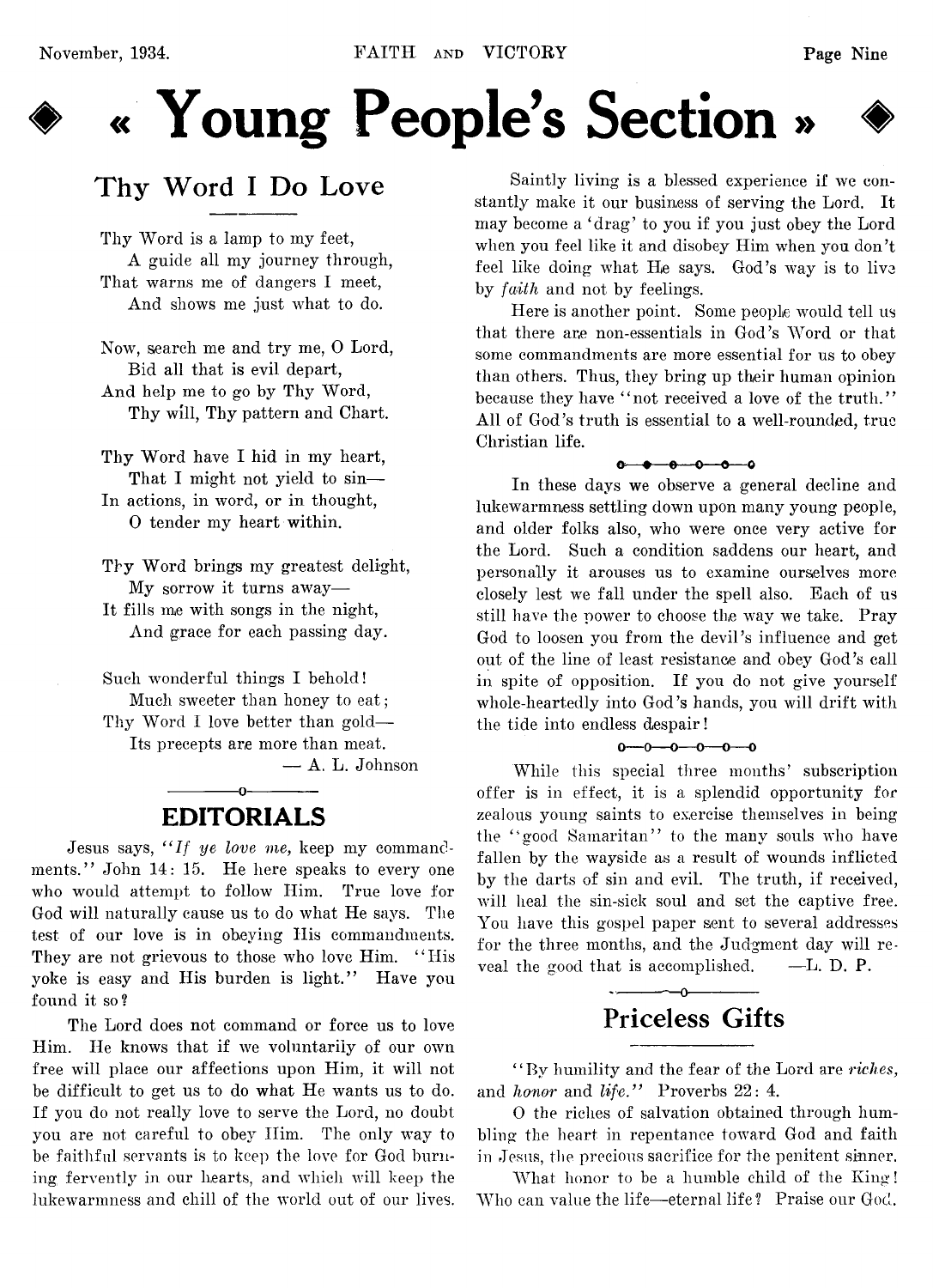0 that all would accept these three priceless gifts *now,* while on time's side, while the Giver is on the giving hand ! All are so freely given to those who meet the conditions—" humility and the fear of the Lord." Not a slavish fear, but that loving fear that would not disobey because the love is so great; just humbly obeying from the heart and enjoying, the precious fruit— "riches (salvation), honor and life."

— Sadie E. Orr.

## ft\*##\*\*\*#\*#

Lahoma, Okla. — To the young people scattered abroad, and every reader of the *Faith and Victory* paper: May God's richest blessings be upon you, may the Spirit of God lead you in the way that Jesus taught. We know there are many deceiving ways in the world today, yet God has the power to keep us in the one true Bible way in spite of all the ways the enemy may set before us.

I feel encouraged in the way of the Lord today, and my only desire is to keep humble at the feet of Jesus and do the little things God has for me to do. It may be to speak some encouraging word to some one, or whatever it may be I am willing by God's help to do it. It doesn't make any difference how little or great the thing may be, without God's help it would be a failure. I feel encouraged to seek the leadings of the Lord from day to day. I find the way grows brighter and sweeter every day. The more I move out for God the more precious He is to me. I love Him more than father, mother or any one or thing\* in this world. I mean to make heaven my home, and never turn back.

As I read the young peoples' section yesterday and found only a few testimonies of the young folks, it moved me to write my testimony and do my duty to God. Each one of us who are saved has something to do for God. So let us be up and doing what God lias for us to do and not push our responsibility on some one else.

I ask all the true saints of God to pray that I in Christ, will be in the hands of God just what He would have me to be. A Sister in Christ, — Lavina Wahl,

> ooooo  $\Omega$

Meno, Okla. — Dear saints of God, greetings in Jesus' name: May God bless you and the Holy Ghost guide you everyday.

I am a happy, saved girl. My only desire is to always remain a true follower of our Lord Jesus Christ and to do His precious will. I greatly enjoy being among the saints in their meetings, although I get to be in only a few. I am praying every day that

God will permit me to go to more meetings of the Church of God.

Before I was saved, God always called me to repent, but I neglected to obey. After I wanted to get saved, it seemed like I just couldn't get saved. I would pray and pray. I remained this way until one evening when I was invited to go to meeting with Bro. Dan Eck and family. Bro. Laughlin and Bro. Pruitt were the gospel preachers. That night the sermon seemed so wonderful. It troubled my soul. After the meeting as we were going home, a voice seemed to tell me, " Ask Bro. Eck's to help you pray and you will get saved," so before I got out of the ear that night I said, " Please remember me in your prayers." I went to my room and my soul was so troubled. I stayed up for a long time. It seemed to me that I needed to get on my knees and tell the Lord my decisions I had made. Then I got on my knees and prayed and prayed and promised the Lord what I would do if He would save me. Afterward I stood up very still for a while. All at once the joy came into my heart—I was saved! and praising God.

All of you remember me in your prayers. I thank God for this grand salvation.

Your Sister in Christ, — Miss Bertha Eck.

ò ooooo

Loranger, La. — Dear young people: Today I am thanking and praising the dear Lord for salvation and for what He is to me. Truly the Lord has been good to me. Jesus saved my soul about twelve years ago and I am not tired of living for Him but only encouraged by His help and grace to press the battle on.

I know the devil lias many ways of trying to discourage the young people. But I realize heaven is worth gaining at any cost, and Jesus will go with us all the way, for we read of the many precious promises in His Word.

Pray for me that I'll be faithful. Your Sister — Elva Joiner.

$$
0 \qquad \qquad 0 \qquad \qquad 0 \qquad \qquad 0 \qquad \qquad 0
$$

Bo ley, Okla. — Dear young saints scattered abroad: Greetings in Jesus' name.

I am praising God this morning for a free salvation. Glad to report victory over the powers of Satan and sin. I positively know I have passed from death unto life because I love God's people. The Word of God says, charity envieth not, is kind, not puffed up, is not easily provoked, endureth all things, beareth all things. I am glad I am a child of my heavenly King. We are bought with the price Jesus paid on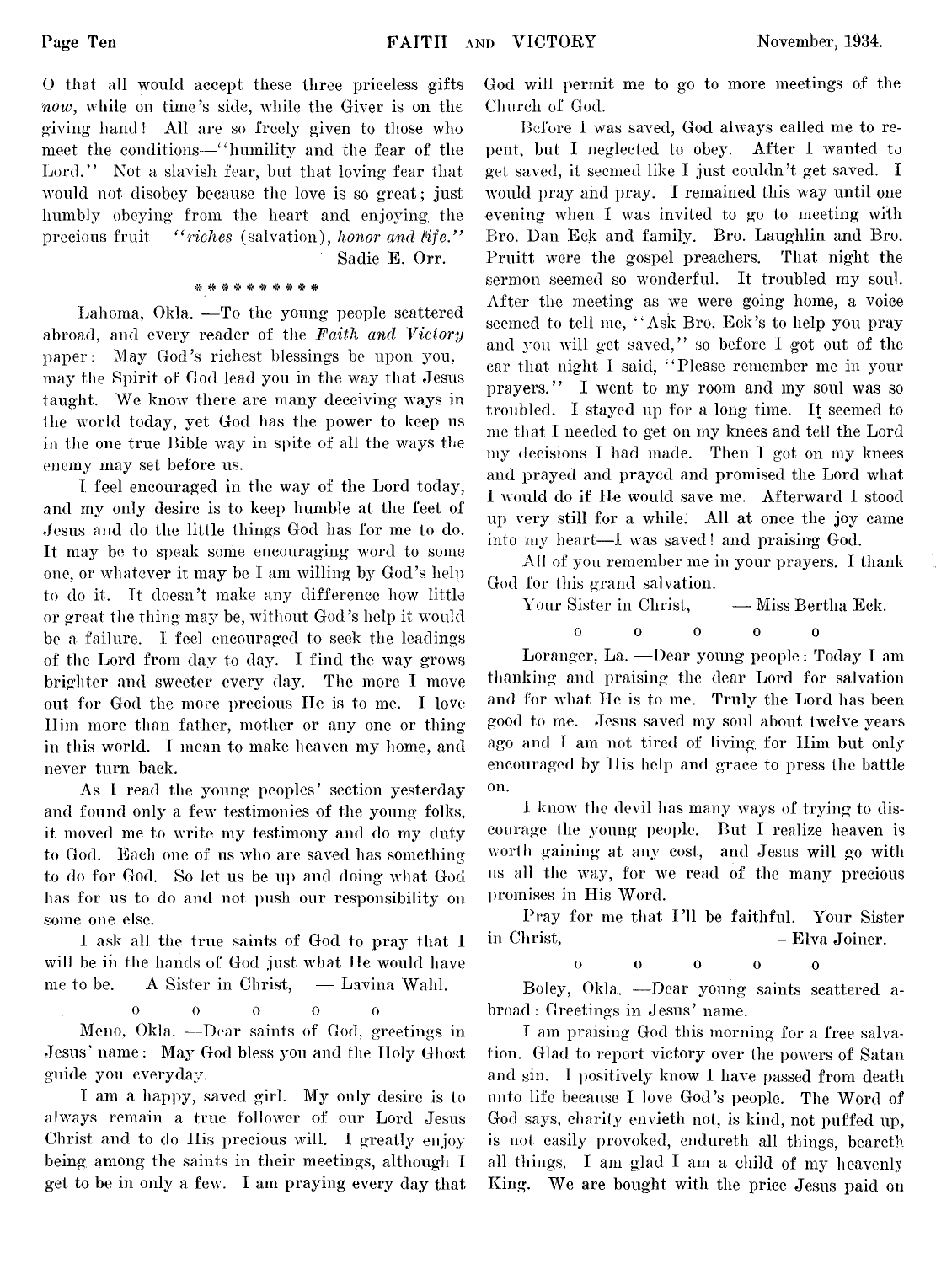the tree. We are no more our own. Dear young friends, just think beloved of what a price Jesus paid for lost humanity. He offered Himself a sacrifice to put away sin. Jesus has gone to prepare a place for all that love Ilis appearing. By the grace of God I intend to meet Him in the clouds with all His holy angels. Praise His name forever.

Your Sister in Christ, Velma S. Carter

## **"Born Again"**

There are two births. First, the birth of the flesh; second, the birth of the spirit. Both are real births. The first admits us into our earthly father's family. When we are born we are just a helpless babe, both physically or spiritually. If we take the nourishment provided for us we grow thereby. If we don't, then we die either physically or spiritually. A dead professor before God is like a corpse kept in the home.

God said of Jacob and Esau, " The elder shall serve the younger." These twin boys of Isaac stand for two mighty powers in this world. Jacob stands for spirituality; Esau stands for carnality. Mal.  $1:2$ . God says, " He loved Jacob, and He hated Esau." These children are also a type of two kingdoms; the kingdom of God or heaven, and the kingdom of this world. The great majority of professors are in the kingdom of this wicked world. Some try to serve two masters, and others plunge head long into all sorts of revelry and wickedness.

The one who is born again of the Spirit crucifies the flesh, mortifies his members which are earthly, and takes the sincere milk of the Word of God with a relish. Ilis first baptism means to him death to the world, burial with Christ and resurrection to walk in newness of life with Jesus. As he follows on, he becomes able to take strong meat— the deeper sayings of Jesus Christ, and is baptised with the Holy Ghost. 0 the joy— no tongue can tell it— as his happy soul goes on to explore the length and breadth, the heighth and depth of the love of God in Christ Jesus our Lord in His kingdom in earth. Only the genuine saints of God know the sweetness of the fellowship of the Spirit with the Father and Jesus Christ and saints through the Holy Ghost.  $-Mrs. J. E. Wetzel.$ 

> -----------------o ■ -..- **He Careth For You**

When boisterous waves are rolling high, And threatening clouds overspread the sky, We may hear Him, if we will, Softly whisper, "Peace, be still."

Our hearts may have a load of care, He has promised all to bear, " Cast thy burden on the Lord," Cling to Him—believe His Word.

Though our plans be often crossed, Never give up all for lost; If we love Him as we should, All is working for our good.

Not our will, but Thine be done, Lead us, Father, on and on, Give us strength, Lord, day by day To walk the strait and narrow way.

---------------- o----------------

— Mrs. Susan Boyd.

## **Select Hymn Song Book**



We are again advertising the " Select Hymn" song book (pictured at left) which is cloth bound, containing 633 songs in shaped notes. We will postpay this song\* book into the fourth zone (which covers a radius of six hundred miles from Guthrie) for 75 cents each. If you want them by the dozen or more, write for special prices. If you live east of Indiana we will have them sent to you from Anderson, Indiana.

Order of Faith Pub. House, Guthrie, Okla.

## o—o—o—o—o—o **CORRESPONDENCE**

Okmulgee, Okla. — To the dear saints' of God scattered abroad: To you I send greetings in much holy love. I thank the good Lord for how He saved and sanctified me over 24 years ago, taking me out of the world and taking the world out of me. I have had no desire for it since then. Praise the Lord. This morning I am living on the victory side in spite of the devil and all he can muster up, for God is my leader. I have given up everything to go and work for Jesus any where He can use me. My heart says, "Amen, Lord, to Thy will." The fields are white and the harvest is great but the laborers are few. God is calling for men and women who are willing to sac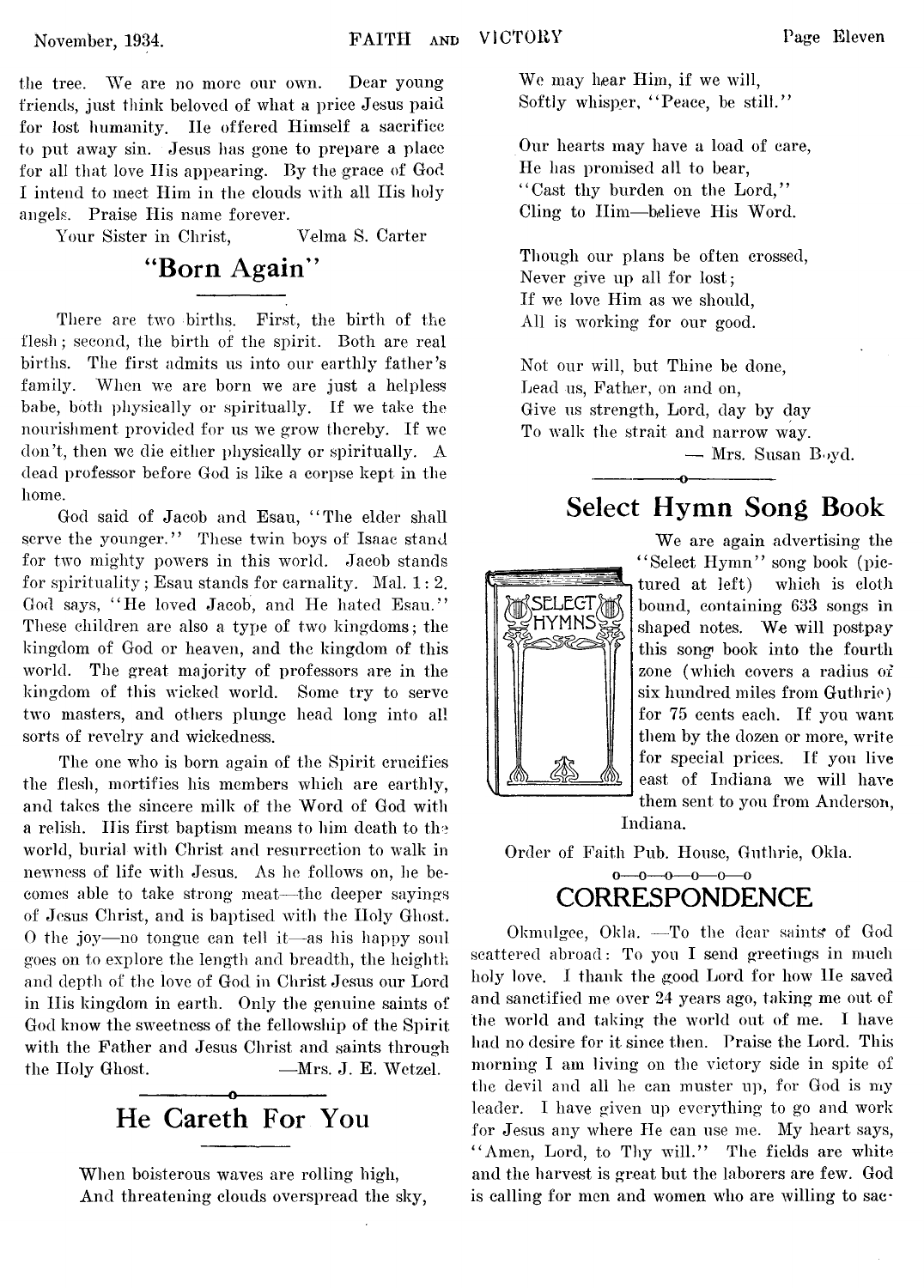,rifice their lives for this truth.

I desire your prayers that the Lord will ever keep me in the hollow of His hand.

Your Sister,  $\qquad \qquad \text{er} \quad \text{Hence} \text{Bell}.$ 

**0 0 0 0** Natchitoches, La. —Bro. and Sister Pruitt: Holy greetings to you and all the faithful ones in Christ Jesus.

I 'm yet praising the Lord for His goodness to me. He has taken 'me through many dangerous places. Praise His name. We do know that it is our blessed Savior's good pleasure to give us the kingdom, because He said it and told us not to fear (Luke 12 : 32). This world seems to be almost turned up side down. People who seem to have been faithful once have gone back from the Word. I am so glad that He knows those that are His. Also He told us to not be troubled because these things must need come. So many would not really go back after they have known Him if they would read and consider and take to heart Hebrews 6: 4 to 8, also Heb. 10: 26, 27.

Dear ones, my greatest burden is for the lost. Please pray that I do what Jesus wants me to do in all things. I received October paper and read it; found much soul food. My heart burned within me while I read. I am expecting to send a few more subscriptions soon, and may the good work ever go on in Jesus' name, and His Spirit ever abide and keep all of you free and separated from every hinderance.

Yours, set apart for the Master,

— Sidonia Benjamin.

## O 0 0 o

Monarch, Ark. — Bro. and Sister Pruitt: Greeting in our blessed Savior's name. Your good letter was received some time ago, which found us still saved and pressing onward and upward. Isolated as we are back in the Ozark hills where we never see a minister of the gospel, much less hear one, then receive a good letter from some of Gods' children, it is almost like getting a message from our heavenly Father, and our hearts rejoice as we peruse the contents of those letters. As I said, we are where we can't go to church, owing to the fact that we are not able financially to own a car and the distance is too great to walk, but praise His most holy name, we have His blessed Word with us--the Holy Bible which is the guide post we are to follow, the only true guide that leads us to our eternal home prepared for us from the foundation of the world, a home not made with hands, and where all is peace, love and joy, where there is no sickness or sorrow and no sad farewells.

There are so many false teachers among us today

who dope out medicine we just can't afford to swallow. It behooves us to read our Father's Word and pray earnestly lest we be led astray.

We earnestly request the dear saints to pray for us that we hold out faithful to the end. We are looking forward to our blessed Savior's second coming, which I am certain is only a very short time off according to His blessed Word and general observations of the times. The entire world is in an uproar today. Our Lord said in the last days perilous times shall come and those times are here now. Famines and pestilences surround us on every hand. Just think of the many thousands of men, women and children that are being fed by the Government today owing to the great drouth. However, we are requested by God's Word not to worry, for these things need be.

Your Brother,  $- F. W. Warner.$ 

**0 0 0 0**

Rock Port, Mo. - Dear Bro. and Sister Praitt: 1 send greetings of love in the precious name of Jesus. Today finds me still saved and enjoying the way of our Lord.

I am sending money for another year's subscription to the little paper, *Faith and Victory,"* and for a book, " True Stories of the West for Children." I enjoy reading the little paper so much. I pray God's richest blessings to be with you in this work for Him.

Please pray for me that I live to please God in everything. Yours in Christ,

------------- o-------------

— Mrs. J. W. Lorenz.

## **Bible Lessons For Sunday Schools And Home Study**

By Sadie E. Orr, Box 370, Hammond La.

## **Sunday Nov. 4, 1934.**

HOME STUDY FOR THE WEEK

Oct. 29— The Growth of Jesus. Luke 2: 42- 52.

- Oct. 30— Growth in Christian Graces. 2 Peter 1: 1-8.
- Oct. 31— Hindrances to Christian Growth. 1 Cor. 3:1-9.

Nov. 1— Pressing Toward Perfection. Phil. 3: 7- 16.

Nov. 2— Advancing in Faith. Hebrews 11: 39 to 12.

Nov. 3—Unity Through Growth. Ephesians 4: 11-16

Nov. 4— Devotional Reading. Proverbs 4: 10- 19.

SUBJECT — Christian Growth

Lesson Text, Printed Portion—Luke 2: 42-52; 2 Peter 1: 5-8.

2 :42. And when he was twelve years old, they went up to Jerusalem after the custom of the feast.

43. And when they had fulfilled the days, as they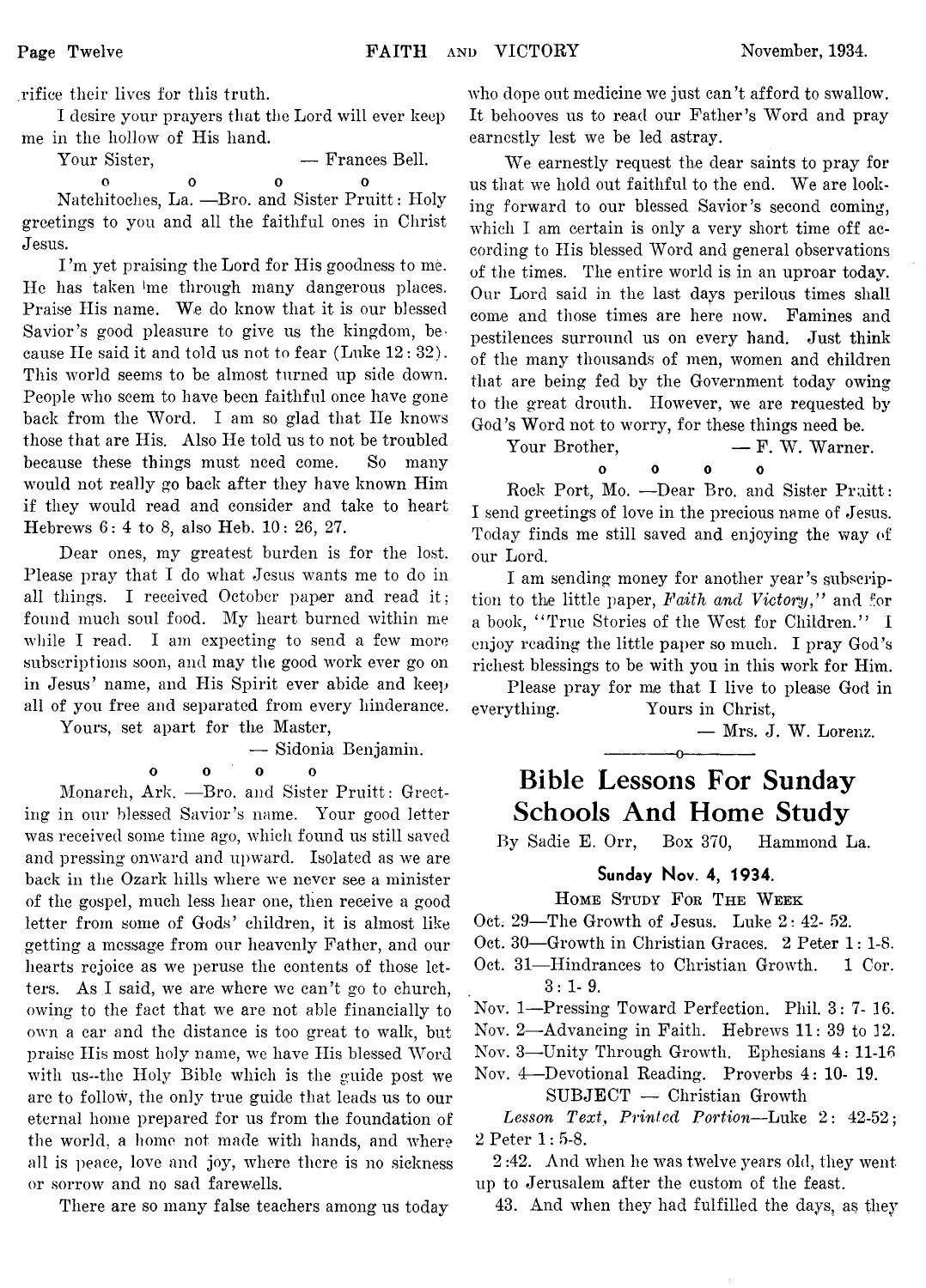returned, the child Jesus tarried behind in Jerusalem; and Joseph and his mother knew not of it.

44. But they, supposing him to have been in the company, went a day's journey; and they sought him among their kinsfolk and acquaintance.

45. And when they found him not, they turned back again to Jerusalem, seeking him.

46. And it came to pass, that after three days they found him in the temple, sitting in the midst of the doctors, both hearing them, and asking them questions.

47. And all that heard him were astonished at his understanding and answers.

48. And when they saw him, they were amazed: and his mother said unto him, Son, why hast thou thus dealt with us? behold, thy father and I have sought thee sorrowing.

49. And he said unto them, How is it that ye sought me? wist ye not that I must be about my Father's business ?

50. And they understood not the saying which he spake unto them.

51. And he went down with them, and came to Nazareth, and was subject unto them: but his mother kept all these sayings in her heart.

52. And Jesus increased in wisdom and stature, and in favor with God and man.

2 Peter 1: 5. And besides this, giving all diligence, add to your faith virtue; and to virtue knowledge;

6. And to knowledge temperance; and to temperance patience; and to patience godliness;

7. And to godliness brotherly kindness; and to brotherly kindness charity.

8. For if these things be in you, and abound, they make you that ye shall neither be barren nor unfruitful in the knowledge of our Lord Jesus Christ.

Memory Verse — But grow in grace, and in the knowledge of our Lord and Savior Jesus Christ. 2 Peter 3: 18.

Central Thought— Growth in the Christian life.

Practical Truth— Growth essential or life will be dwarfed, and die. Spiritual life depends on faith in God's method of growth.

Suggestions To Teachers

When Jesus was a child he obeyed his parents; when a junior he worked with his father at the carpenter work, making advancement in Christian living.

## EXPLANATORY NOTES

While Jesus was a "Lamb without blemish," He was under the limitations of human development. "The child grew." Grew in strength—"waxed strong." Infancy is beautiful in its helplessness, but

it would be sad if infancy always continued. Dear young Christians, feed on the bread of life and grow thereby.

He grew in wisdom— "Filled with wisdom." 0 dear ones, we need the wisdom that cometh from above. James 3: 17. He grew in grace— " The grace of God was upon Him." 0 precious souls, let the grace of God that brought salvation to our souls teach us something. Titus  $2: 11 - 14$ . Faithfulness—"They went up." O that God would stamp faithfulness on the heart of every one of his children that there be no forsaking. Hebrews 10: 25. Easily taught or ready *to* learn— "In the midst of the doctors (teachers)." 0 that all might be as ready to treasure up the truths of God's Word from those experiences.

In devotion— "I must be about my Father's business." May all professing to have citizenship in God's kingdom fully understand we all have something to do.

In obedience— "Was subject to them." He acknowledged parental authority and became the world's most beautiful example of obedience.

In Power— "In favor with God and man." Far more than we think, spiritual strength is the chief power in the world. May all rely on spiritual power to win the world back to God. In knowledge — "The knowledge of God." 0 let us know God and live. Life calls for enlargement. Grow in grace. The darkest ignorance is ignorance of God.

We have people who say we hear nothing of the sitil Xpnis sn par -sitea Xuetu os joj snsop 10 91H precious lesson and find the example of his precious life and make mature Christians. He is the one Master or Teacher who can bring us to fullness of maturity.

## **Sunday; Nov. 11; 1934.**

## HOME STUDY FOR THE WEEK

Nov. 5—The Christian Citizen. Gal. 5: 13- 26.

- Nov. 6— Reconciliation With Offenders. Matt, 5: 21- 26.
- Nov. 7— Abram As Peace-maker. Genesis 13: 5- 12.
- Nov. 8— The Prince of Peace. Isaiah 9:1-7.
- Nov. 9— Universal Triumph of Christianity. Isaiah  $2:1-5.$

Nov. 10—-Blessings of Universal Peace. Isa. 11: 1- 9.

Nov. 11— Devotional Reading. Micah 4: 1- 5. SUBJECT — The Christian Citizen.

*Lesson Text*, *Printed Portion—*Galatians 5: 13- 26. 5: 13. For, brethren, ye have been called unto liberty; only use not liberty for an occasion to the flesh, but by love serve one another.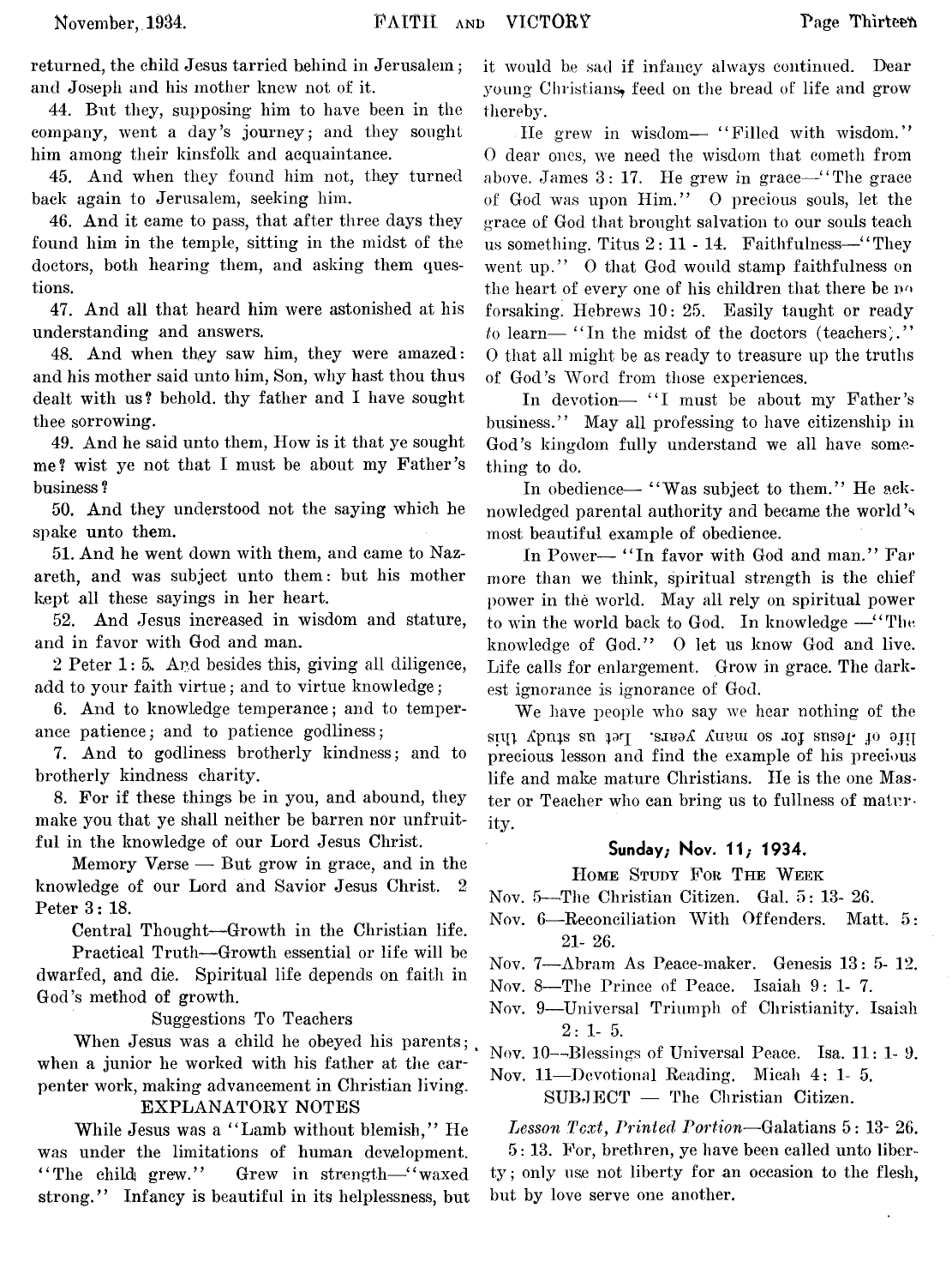,14. For all the law is fulfilled in one word, even in this: Thou shalt love thy neighbor as thyself.

15. But if ye bite and devour one another, take heed that ye be not consumed one of another.

16. This 1 say then, walk in the Spirit, and ye shall not fulfill the lust of the flesh.

17. For the flesh lusteth against the Spirit, and the Spirit against the flesh: and these are contrary the one to the other: so that ye cannot do the things that ye would.

18. But if ye be led of the Spirit, ye are not under the law.

19. Now the works of the flesh are manifest, which are these: Adultery, forniaction, uncleanness, lasciviousness,

20. Idolatry, witchcraft, hatred, variance, emulations, wrath, strife, seditions, heresies,

21. Envyings, murders, drunkenness, revellings, and such like: of the which I tell you before, as I have also told you in time past, that they which do such things shall not inherit the kingdom of God.

22. But the fruit of the Spirit is love, joy, peace, longsul'fering, gentleness, goodness, faith,

23. Meekness, temperance: against such there is no law.

24. And they that are Christ's have crucified the flesh with the affections and lusts.

25. If we live in the Spirit, let us also walk in the Spirit.

26. Let us not be desirous of vain glory, provoking one another, envying one another.

Memory Verse — All they that take the sword shall perish with the sword. Matt. 26: 52.

Central Thought — Peace through love which worketh no ill to his neighbor.

Practical Truth — Do violence to no man, for vengeance is mine, I will repay, saith the Lord.

Suggestions To Teachers

Jesus' law is one word, "Love." God's one law the law of love.

Thinking *peace* instead of *war*— "As a man thinketh in his heart, so is he."

## EXPLANATORY NOTES

As this is the date which commemorates the Armistice day, our lesson text gives us four obligatory paragraphs. 1. Love your neighbor, verses 13- 15. 2. Walk in the Spirit, verses 16: 18. 3. Bear good fruit, verses 19- 23. 4. Crucify the flesh, verses 24 -26.

The Christian citizen will do much toward world peace, and if every citizen was a Christian, bearing

the fruit of the Holy Spirit, there would be no war.

The life of a good citizen (made good by salvation from sin) is the liberated life, " freedom," free to worship God according to the Word of God, free to do good to all men especially to the household of faith. Gal. 6: 10.

It is a restrained life. " Use not your liberty (or freedom) for an occasion to the flesh." Selfishness, wrong desires, harmful actions must all be checked, all must be properly controlled.

It is a helpful life. "Be servants one to another." Those who serve Christ are very ready to serve the needy, help the weak to higher heights and deeper depths in the love and grace of God.

It is a loving life. "Love thy neighbor as thyself." There is nothing stronger than love. It is the tie that binds Christians together in blessed, unbroken fellowship; makes each other ready and willing to make any sacrifice for each other's good and God's glory. Directed life. " Walk in the Spirit and live in the Spirit." 0 how precious to look to Him to know what step to take. Thank God for the loving guidance of the Holy Spirit.

A yearning life. " May not do the things that we would." We are in the battle while we yearn for the heights, and lift our eyes to the hills from whence cometh our help. The battle is on between the fruits of the flesh and the fruits of the Spirit. The fully consecrated life, crucified to the flesh with all of its clammorings, is constant victory. Praise our God who giveth the victory through our Lord Jesus Christ.

Our memory verse is very significant, as the weapons of our warfare as Christian citizens are not carnal. Jesus did not commend Peter for his rash use of the sword, but told him to put it up, while He healed the servant of the High Priest, and reconciled the crowd.

## **Sunday, Nov. 18, 1934.**

HOME STUDY FOR THE WEEK

- Nov. 12— The Christian as Church Member. Matt. 5: 13- 16.
- Nov. 13— The Brotherhood of Believers. Acts 2: 41- 47.
- Nov. 14— Consecration and Service. Romans 12: 1- 8.
- Nov.  $15$ —Diversities of Gifts. 1 Cor.  $12: 1-11$ .
- Nov. 16—Unity in the Church. 1 Cor. 12: 12- 20.
- Nov. 17— Unity in Christ. Eph. 2: 13- 22.

Nov. 18— Devotional Reading. Eph. 3: 14- 21 SUBJECT — The Christian as Church Member *Lesson Text, Printed Portion*— Matt. 5:13-16; Acts  $2: 41-47.$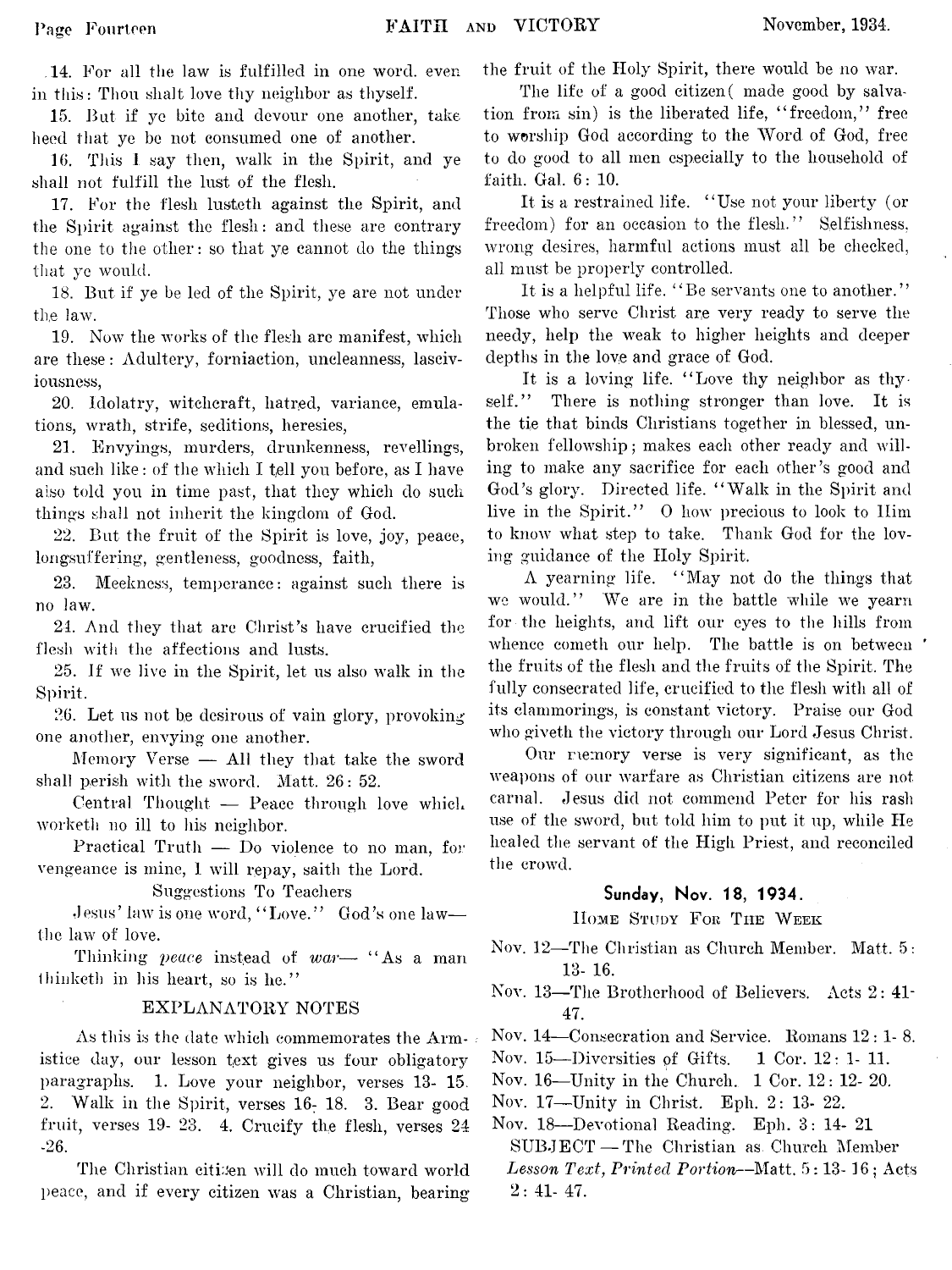5: 13. Ye are the salt of the earth: but if the salt have lost his savour, wherewith shall it be salted? it is thenceforth good for nothing, but to be cast out, and to be trodden under foot of men.

14. Ye are the light of the world. A city that is set on an hill cannot be hid.

15. Neither do men light a candle, and put it under a bushel, but on a candlestick; and it giveth light unto all that are in the house.

16. Let your light so shine before men, that they may see your good works, and glorify your Father which is in heaven.

Acts 2: 41. Then they that gladly received his word were baptized: and the same day there were added unto them about three thousand souls.

42. And they continued stedfastly in the apostles' doctrine and fellowship, and in breaking of bread, and in prayers.

43. And fear came upon every soul: and many wonders and signs were done by the apostles.

44. And all that believed were together, and had all things common;

45. And sold their possessions and goods, and parted them to all men, as every man had need.

46. And they, continuing daily with one accord in the temple, and breaking bread from house to house, did eat their meat with gladness and singleness of heart,

47. Praising God, and having favour with all the people. And the Lord added to the church daily such as should be saved.

Memory Verse — We are members of His body. Eph. 5: 30.

Central Thought — The preserving quality of the grace of God in the hearts of men and women.

Practical Truth — Men and women who have their membership in the Church which Jesus built are possessed with preserving qualities.

## Suggestions To Teachers

Lessons to be learned from the early Church. What it means to be a member in the Church Jesus built. Happy and praising God for His house or Church.

## EXPLANATORY NOTES

In Jesus' sermon just after choosing the twelve, He describes the influence and character of his followers in two striking comparisons— salt and light. Matt. 5: 13- 16. "The salt of the earth." There is nothing so transforming, cleansing, purifying and preserving as the gospel lived out in a Christian's life. 0 that the world had many more such lives to

look upon!

"Ye" serve by shining. 'The light of the world.' This world is in Egyptian darkness without the truth as it is in Jesus. Let us all " brighten the little corner where we are."

"Ye" serve by instruction, "the apostles' teaching." We have the words of Jesus and the apostles in the New Testament. It is every Christian's duty to live it out on this dying world, and uplift fallen humanity.

"Ye" serve by brotherhood, "fellowship." Has love grown cold? Phil. 2:1-3. To love and live the gospel is glorifying to God. " Ye" serve by worship, "the prayers." Souls must be in touch with God, also forget not the 'assembling of ourselves together.' God meets with those who of kindred spirits assemble for divine worship. 'Ye' serve by power, " fear came -wonders and signs were done." The Church, when all its members are filled with the power of the Holy Spirit, will do the things mentioned in our lesson. Only the omnipotent power of God can create a revival. In the beginning there was power enough in one sermon to cause a multitude to awake to righteousness. Now with the precious Holy Spirit grieved by lack of love, it takes a multitude of sermons to awaken one to the individual need of salvation. These things ought not so to be. 'Ye' serve by good will toward all. "Had all things common." The need of all the needy is supplied; balm for the wounded— just a faithful exercise of stewardship over the means God entrusts to us, and it means much.

'Ye' serve by usefulness— in the temple, at home and in favor with all. The Lord added to the Church such as were saved. He does the same today. No outward ceremony will do anything, but the new birth will make you a member in God's Church.

Our memory verse is very much in touch with our lesson. The Church is the body of Christ. He dwells in, animates, cleanses, nourishes and keeps her, and she is a laborer together with Him. Here lies the safety, strength and success of the true and faithful Church member.

## **Sunday Nov. 25, 1934.**

HOME STUDY FOR THE WEEK

Nov. 19— Faithful Stewardship. Matt. 25: 14- 23.

Nov. 20— Unfaithful Stewardship. Matt. 25: 24- 30.

- Nov. 21—A Steward's Responsibilities. Luke 12. 42- 48.
- Nov. 22— Stewardship of Service. 1 Peter 4: 7- 11.
- Nov. 23— Stewardship of the Gospel. 1 Thess. 2: 1- 9.
- Nov. 24—Stewardship of Position. Titus 1: 5: 11.